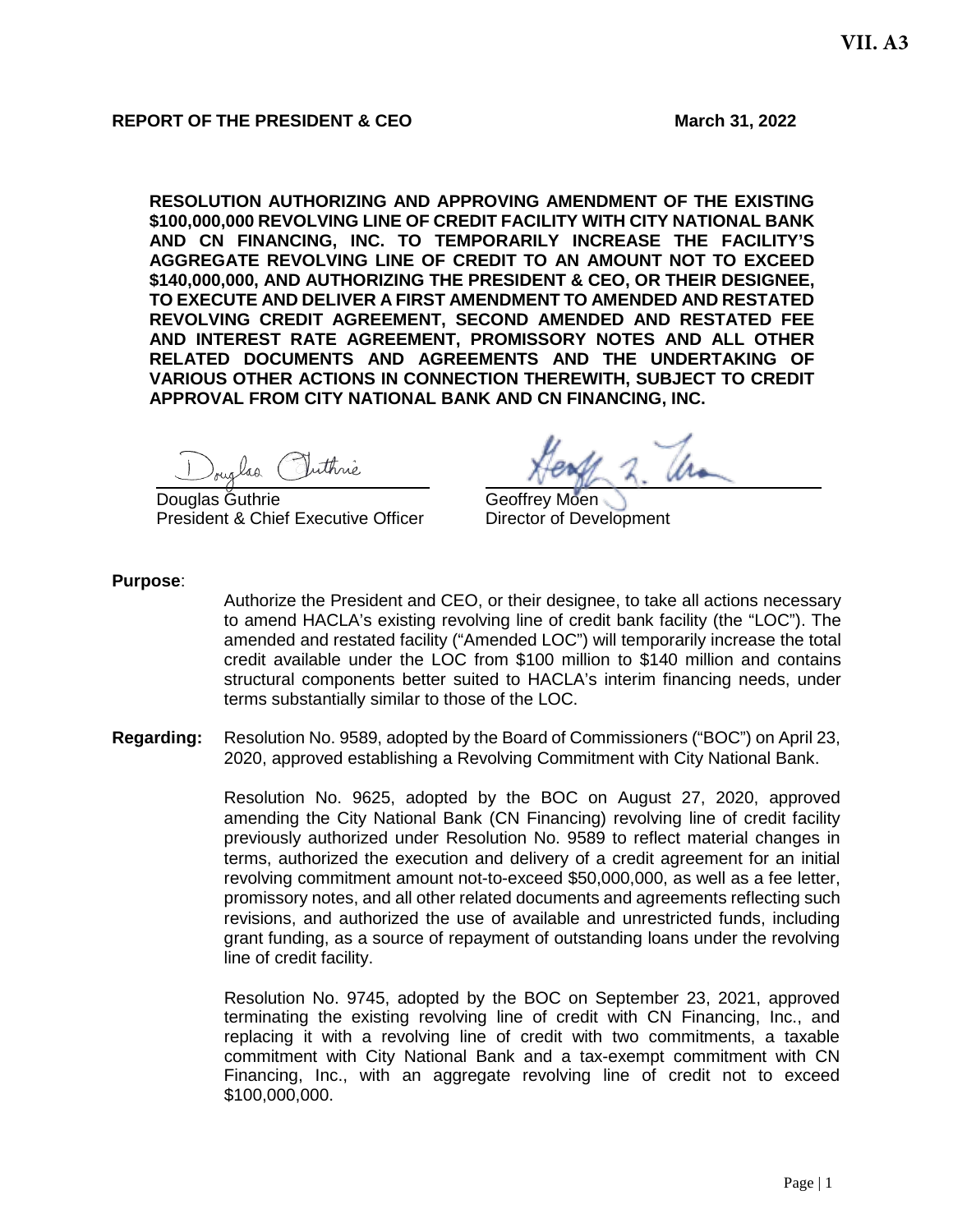**Issues:** The Amended LOC will have a maximum commitment of \$140 million, but only for a ten-month period. Ten-months after closing the Amended LOC, the maximum commitment amount will automatically reset to \$100 million, the same maximum borrowing limit that had been authorized under the terms of the LOC. This onetime, \$40 million increase of the maximum commitment amount is essential for HACLA to meet its funding requirements for several property acquisitions being made through the State of California's Project Homekey 2.0 program ("Homekey" or "Homekey R2").

> BOC approval of the Resolution (Attachment 1) is necessary for HACLA to proceed on schedule with the Homekey property acquisitions. HACLA has drawn loans from the LOC to finance, on an interim basis, the acquisitions of several Homekey properties. Based on projections prepared by staff as of March 25, 2022, loans totaling \$99.2 million will have been drawn from the LOC and outstanding. Therefore, the remaining borrowing capacity is less than \$1 million, which is insufficient in view of additional property acquisitions scheduled to close escrow during the coming weeks and months. In May 2022, two additional Homekey acquisitions (14949 Roscoe and 10150 Hillhaven) are scheduled to close. Funding requirements for these two properties total approximately \$28.4 million.

| <b>Acquisition Name</b>                         | HK R2 Appl Date | <b>Escrow Close</b> | 12/20/2021     | 12/28/2021    | 1/21/2022     | 1/28/2022      | 3/9/2022      | 3/30/2022       |
|-------------------------------------------------|-----------------|---------------------|----------------|---------------|---------------|----------------|---------------|-----------------|
| NoHo Best Western                               | n/a             | 2020                | (S9, 189, 692) | \$0           | \$0           | \$0            | \$0           | \$0             |
| Super 8                                         | n/a             | 2020                | (S3, 186, 080) | \$0           | \$0           | \$0            | \$0           | \$0             |
| Orchid                                          | n/a             | 2020                | \$0            | (\$8,050,000) | \$0           | \$0            | \$0           | \$0             |
| 740 Alvarado                                    | 1/31/2022       | 1/21/2022           | \$0            | \$0           | (S17,000,000) | \$0            | (\$7,500,000) | \$0             |
| 5050 Pico                                       | 10/23/2021      | 1/28/2022           | \$0            | \$0           | \$0           | (\$36,650,000) | \$0           | \$0             |
| 6521 Brynhurst                                  | 12/14/2021      | 3/30/2022           | \$0            | \$0           | \$0           | \$0            | \$0           | (S17, 640, 000) |
| 14949 Roscoe                                    | 1/31/2022       | 5/1/2022            | \$0            | \$0           | \$0           | \$0            | \$0           | \$0             |
| 10150 Hillhaven                                 | 1/31/2022       | 5/30/2022           | \$0            | \$0           | \$0           | \$0            | \$0           | \$0             |
| 1044 N Soto                                     | 1/31/2022       | 10/30/2022          | \$0            | \$0           | \$0           | \$0            | \$0           | \$0             |
| <b>Available Commitment</b>                     | \$100,000,000   |                     | \$87,624,228   | \$79,574,228  | \$62,574,228  | \$25,924,228   | \$18,424,228  | \$784,228       |
|                                                 |                 |                     |                |               |               |                |               |                 |
| <b>Available Commitment</b>                     | \$140,000,000   |                     | \$127,624,228  | \$119,574,228 | \$102,574,228 | \$65,924,228   | \$58,424,228  | \$40,784,228    |
| Note: Some dates and figures are estimate only. |                 |                     |                |               |               |                |               |                 |

The Amended LOC can accommodate the two closings in May 2022 and would provide a \$30.5 million cushion. That borrowing cushion could be used to acquire one additional Homekey property or for any of the other permitted uses outlined in the final paragraph of this section of the report.

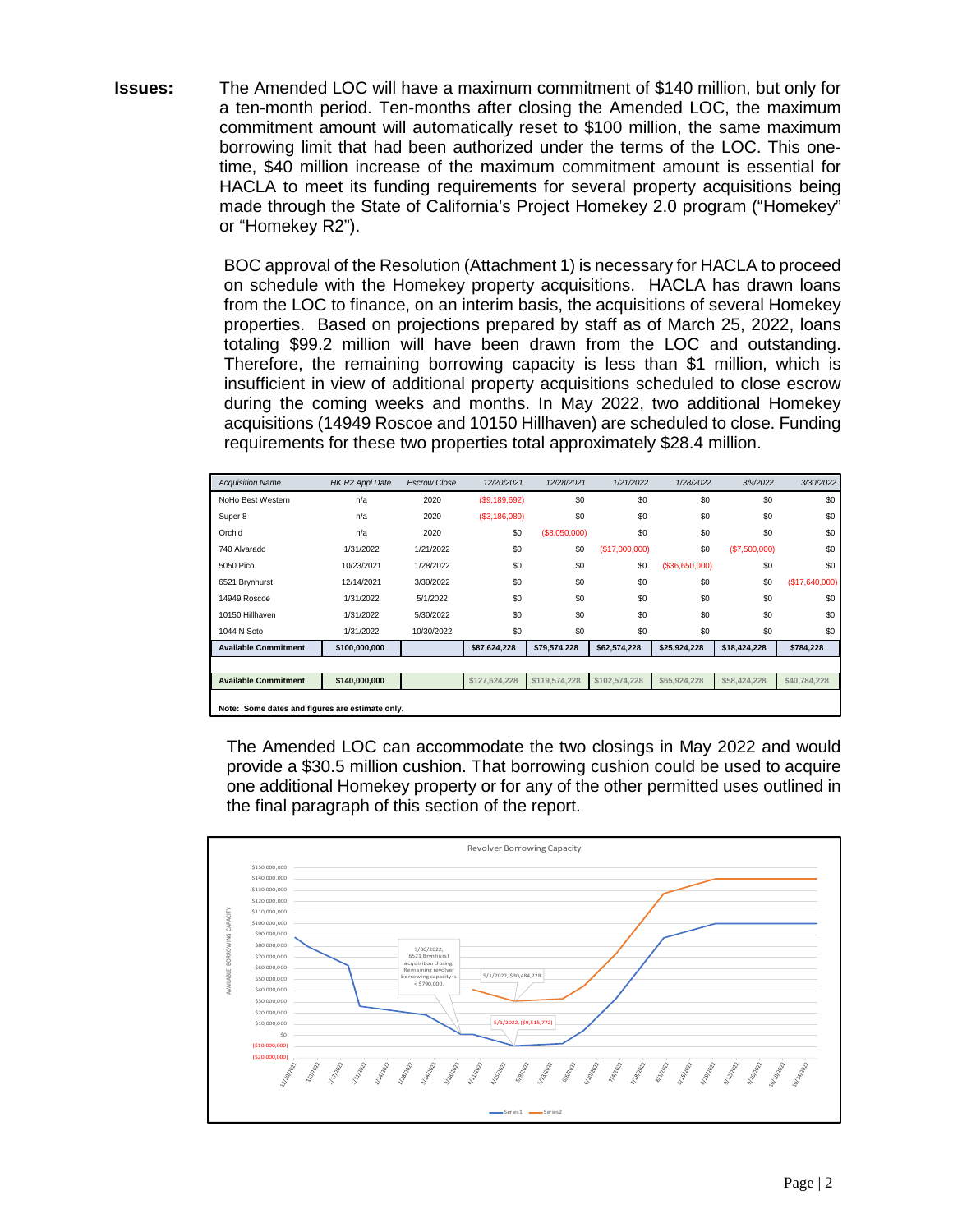The LOC closed in December 2021 and at the time, a maximum commitment amount of \$100 million was determined to be sufficiently sized to meet HACLA's acquisition and other interim financing needs. HACLA anticipated borrowing from the LOC primarily to cover the "local match" portion of Homekey acquisitions and repaying those borrowings with take-out financing sourced through receipt of Homekey capital grants and conventional permanent financing. Since borrowings obtained through the LOC have not been repaid by the state's Housing and Community Development department ("HCD") as quickly as anticipated for Homekey, HACLA's available borrowing capacity has not fully rebounded. Pending receipt of HCD Homekey capital grant money, HACLA borrowed money from the LOC to interim finance not just the "local match" portion but the entire acquisition cost for the 5050 Pico, 740 Alvarado<sup>[1](#page-2-0)</sup> and 6521 Brynhurst properties.

Staff recommends the temporary increase in borrowing capacity in the attached Resolution as the most favorable option to proceed with Homekey and other potential property acquisitions. With the approval of the attached Resolution, HACLA may use low-cost bank loans to fulfill its acquisition funding obligations to close escrow on two acquisitions scheduled for May 2022, while leaving a cushion for additional acquisitions and eligible capital expenditures. Without the temporary increase reflected in the Amended LOC, HACLA would have to i) use unrestricted reserve funds to finance upcoming escrow closings, ii) seek time extensions on escrow closing dates, which may or may not be available, but in any event would be costly to HACLA if such time extensions were agreed to by the impacted sellers, or iii) use the financing contingencies under the applicable Purchase and Sale Agreements to cancel the escrow closings.

BOC approval of the Resolution will establish the Amended LOC which will, increase the LOC to \$140 million temporarily while maintaining the facility's structure as a revolving line of credit with two revolving commitments, one with City National Bank (the "Taxable Revolving Commitment") and one with CN Financing, Inc. (the "Tax-Exempt Revolving Commitment"). The Taxable Revolving Commitment and the Tax-Exempt Revolving Commitment, together, are the "Revolving Commitments". CN Financing, Inc., is a subsidiary of City National Bank. Together, City National Bank (the "Taxable Lender") and CN Financing, Inc. (the "Tax-Exempt Lender") are the "Lenders". The Lenders are currently reviewing HACLA's request and a final credit decision is pending.

The maximum cumulative commitment amount of the Revolving Commitments under the Amended LOC may not exceed \$140,000,000 whether HACLA borrows money exclusively under the Taxable Revolving Commitment or the Tax-Exempt Revolving Commitment, or simultaneously under both. Approximately ten months following the closing of the Amended LOC, the maximum cumulative commitment amount of the Revolving Commitments will automatically be reduced to \$100,00,000. The final maturity date for the Revolving Commitments will be December 16, 2026, which is unchanged from the final maturity date of the LOC. The unused commitment fee and the interest rate charged on borrowings will increase, as presented in "Issues" below. These fee and interest rate increases will continue through the final maturity date, despite the maximum commitment amount automatically decreasing to \$100 million from \$140 million approximately

<span id="page-2-0"></span> $\frac{1}{1}$  HACLA borrowed \$24.5mm from the revolver and additionally borrowed approximately \$7.4mm of HACLA unrestricted reserve funds to acquire 740 Alvarado. Total borrowings of approximately \$31.9mm.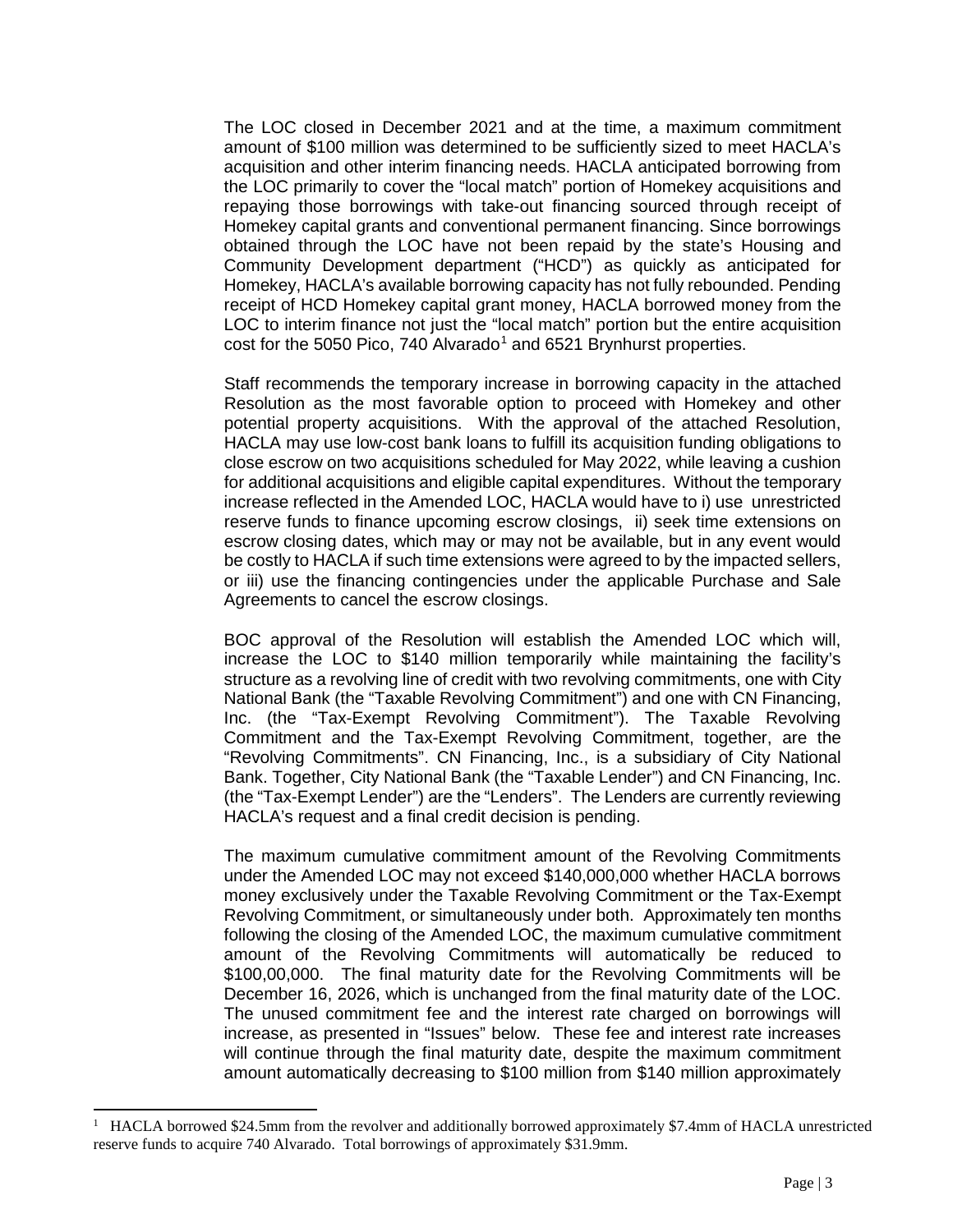ten-months after closing on the Amended LOC.

The financings funded by the Amended LOC are anticipated to be refinanced by long-term bonds, long-term commercial loans, cash payments by HACLA, or outside grants.

Terms and conditions for the Amended LOC will remain unchanged from the LOC, with exception of the commitment amount and fees/rates:

- a) An initial maximum commitment amount of \$140,000,000 until January 31, 2023;
- b) A Commitment Fee of 32.5 bppa (basis points per annum, i.e., a 0.325% annual rate) charged to the unused portion of the revolving line of credit. By comparison, the LOC has a Commitment Fee of 25.0 bppa;
- c) An interest rate of SIFMA index value ("SIFMA") plus a margin of 54.0 bppa will be charged on loans drawn at the Tax-Exempt Rate. This is an increase from the LOC's rate of SIFMA plus 47.5 bppa;
- d) An interest rate of SOFR index value ("SOFR") plus a margin of 69.5 bppa will be charged on loans drawn at the Taxable Rate. This is an increase from the LOC's rate of SOFR plus 61.0 bppa; and
- e) The Commitment Fee, Tax-Exempt Rate and Taxable Rate will become effective at closing of the Amended LOC, estimated for April 6, 2022, and remain in place through the Commitment Termination Date of December 18, 2026 (a credit facility term of more than 4.5 years). These fee and rate amounts will remain unchanged after the maximum commitment amount decreases from \$140,000,000 to \$100,000,000 on February 1, 2023 (approximately).

Estimated annual costs are illustrated in the table below.

| <b>Tax-Exempt Scenario</b>                                                                                                      | <b>Scenario A</b>      | <b>Scenario B</b>          | <b>Scenario C</b>          |
|---------------------------------------------------------------------------------------------------------------------------------|------------------------|----------------------------|----------------------------|
| <b>Assumed Index Rate</b>                                                                                                       | 0.24%                  | 1.24%                      | 2.24%                      |
| Max Commitment Amount (4/2022 to 1/2023)                                                                                        | \$140,000,000          | \$140,000,000              | \$140,000,000              |
| Max Commitment Amount (2/2023 to 12/2026)                                                                                       | \$100,000,000          | \$100,000,000              | \$100,000,000              |
| <b>Origination Fee</b>                                                                                                          | \$0                    | \$0                        | \$0                        |
| <b>HACLA Legal, Closing Costs</b>                                                                                               | \$12,000               | \$12,000                   | \$12,000                   |
| <b>Bank Counsel, Closing Costs</b>                                                                                              | \$15,000               | \$15,000                   | \$15,000                   |
| <b>Total Origination and Issuance Fees</b>                                                                                      | \$27,000               | \$27,000                   | \$27,000                   |
| <b>Assuming 40% Utilization:</b><br><b>Annual Cost, Year 1</b><br>Annual Cost, Years 2 to 5<br><b>Assuming 60% Utilization:</b> | \$703,079<br>\$676,079 | \$1,231,079<br>\$1,204,079 | \$1,759,079<br>\$1,732,079 |
| <b>Annual Cost, Year 1</b>                                                                                                      | \$826,618              | \$1,618,618                | \$2,410,618                |
| Annual Cost, Years 2 to 5                                                                                                       | \$799,618              | \$1,591,618                | \$2,383,618                |
| <b>Assuming 80% Utilization:</b>                                                                                                |                        |                            |                            |
| <b>Annual Cost, Year 1</b>                                                                                                      | \$950,158              | \$2,006,158                | \$3,062,158                |
| Annual Cost, Years 2 to 5                                                                                                       | \$923,158              | \$1,979,158                | \$3,035,158                |

*Note: Scenario A is the current market condition, as of March 14, 2022.*

*The dollar figures are for a 12-month period, with 10-months at \$140mm and 2-months at \$100MM, split 80% T-E and 20% Taxable. The SIFMA index and the SOFR index are a variable rate. The projections expressed here are estimates only.*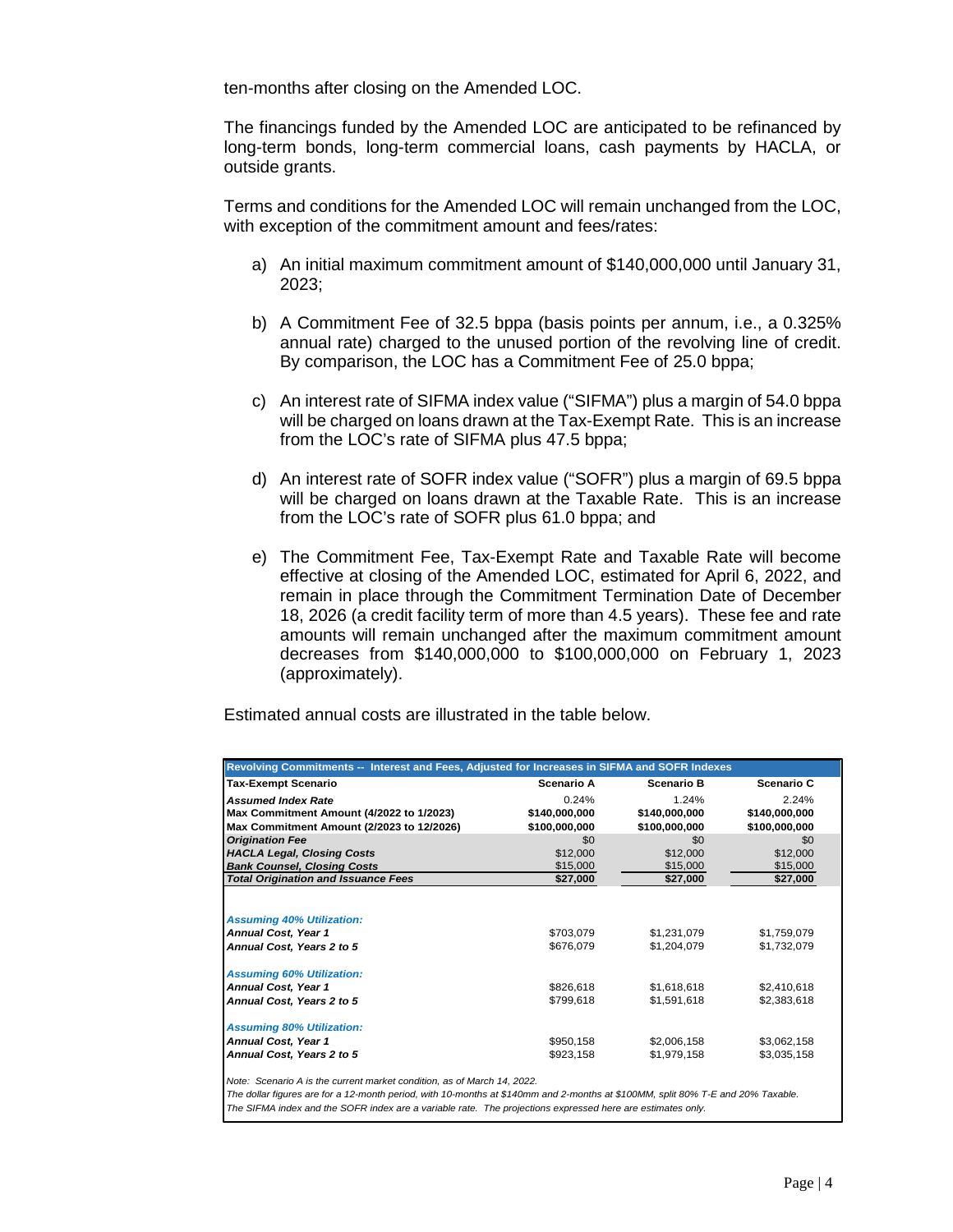The majority of terms for the Amended LOC remain the same as the LOC including no prepayment penalties, options to renew the facility at the end of its term, and an option to convert any outstanding debt at the term expiration to five year term-out loans. There are no changes to how the LOC is securitized as a general obligation of HACLA.

The Lenders' estimated closing costs are approximately \$30,000. These costs will cover the cost of the Lenders' counsel (Chapman & Cutler) and in-house administrative costs. HACLA will be required to pay Lenders' costs when the transaction closes. HACLA has retained Kutak Rock as external transaction counsel, and legalservices are estimated at \$15,000. All of these figures are estimates.

*Compliance with the Debt Management Policy.*

The structure, terms and conditions of the Revolving Commitments are in compliance with HACLA's Debt Management Policy.

*Legal Counsel.*

HACLA's in-house counsel and Kutak Rock (external counsel) are serving as joint legal counsel for this transaction.

#### **Vision Plan: Place Strategy 2. Increase functionality and effectiveness of Asset Management portfolio**

This strategy will expand HACLA's property portfolio and increase revenues through the application of acquisition and infill strategies that serve to increase the total number of affordable housing units HACLA offers, while simultaneously diversifying the range of housing options HACLA is able to offer in response to changes in market demands.

#### **Funding:** The Chief Administrative Officer confirms the following:

#### Source of Funds:

Proceeds from the non-public housing portfolio are available to cover the fees and expenses associated with establishing and operating this interim financing mechanism. Take-out financing in the form of long-term debt obligations, agency financings or conventional lending will be the permanent source of financing for the borrowings conducted under the Revolving Commitments.

#### Budget and Program Impact:

Based on current market conditions, total annual fees and interest expenses are estimated to range between \$950,000 and \$2,006,000 depending on fluctuations in variable rate indices.

Current market conditions provide a relatively low interest rate environment for a revolving line of credit, making the Revolving Commitments a favorable, flexible and economically viable interim financing mechanism for HACLA. Should market interest rates trend significantly higher during the term of the Revolving Commitments, HACLA has the option to terminate the Revolving Commitments without having to pay an early termination penalty.

#### **Environmental Review:** Not Applicable

**Section 3:** Not Applicable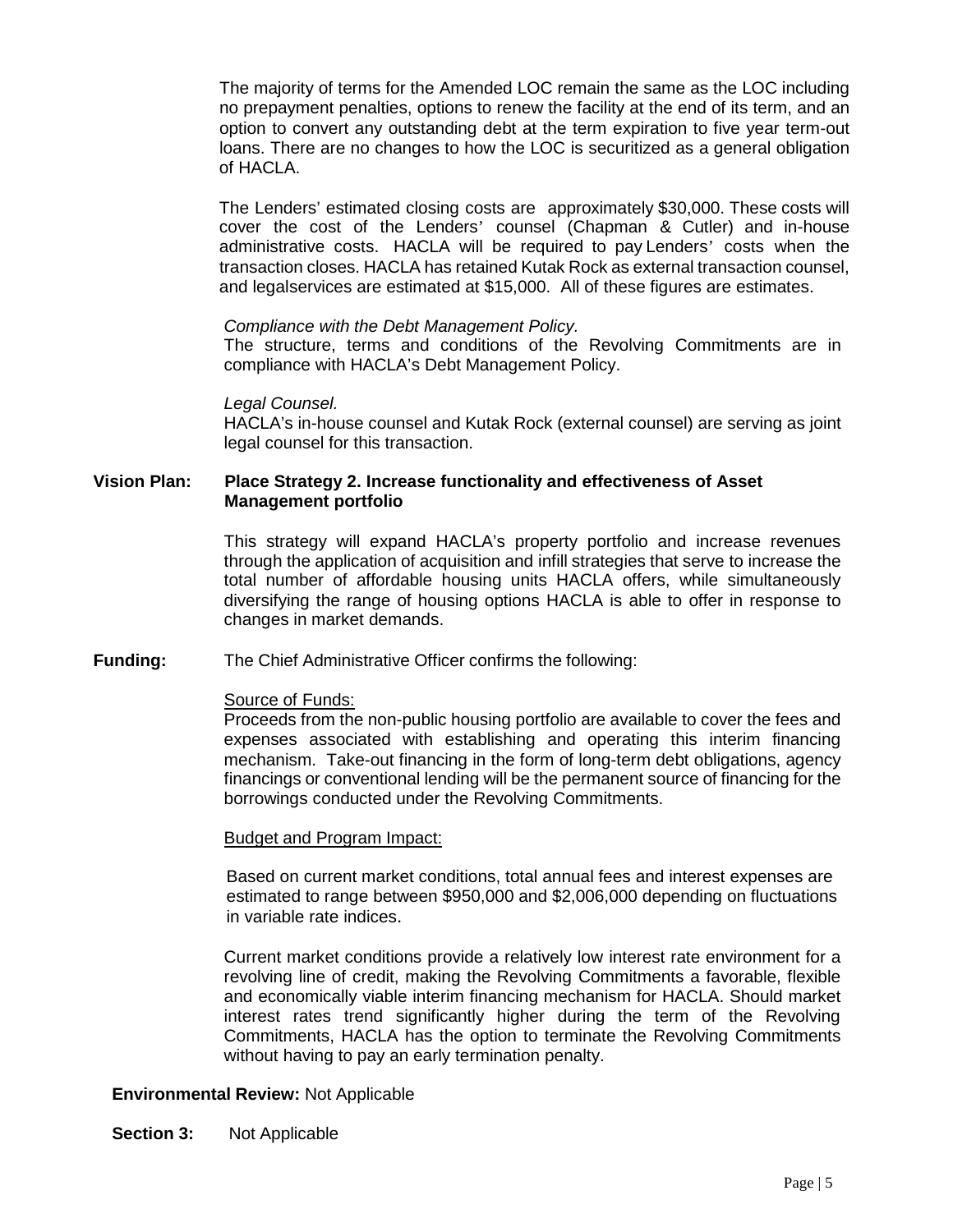## **Attachments:**

- 1. Resolution<br>2. LOC Borrov
- 2. LOC Borrowings, Actual and Projected
- 3. Second Amended and Restated Fee and Interest Rate Agreement
- 4. First Amendment to Amended and Restated Revolving Credit Agreement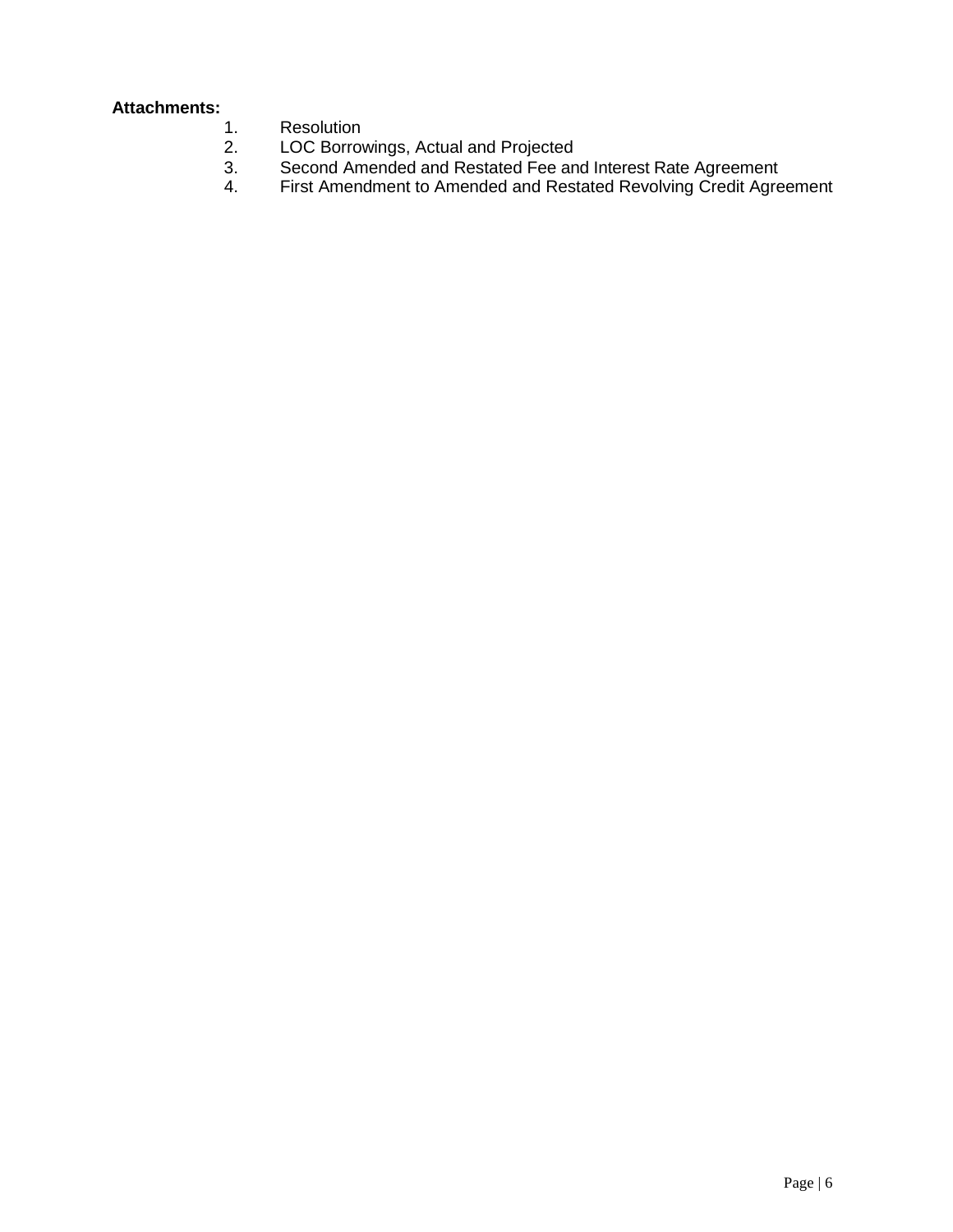**Attachment 1**

**Resolution**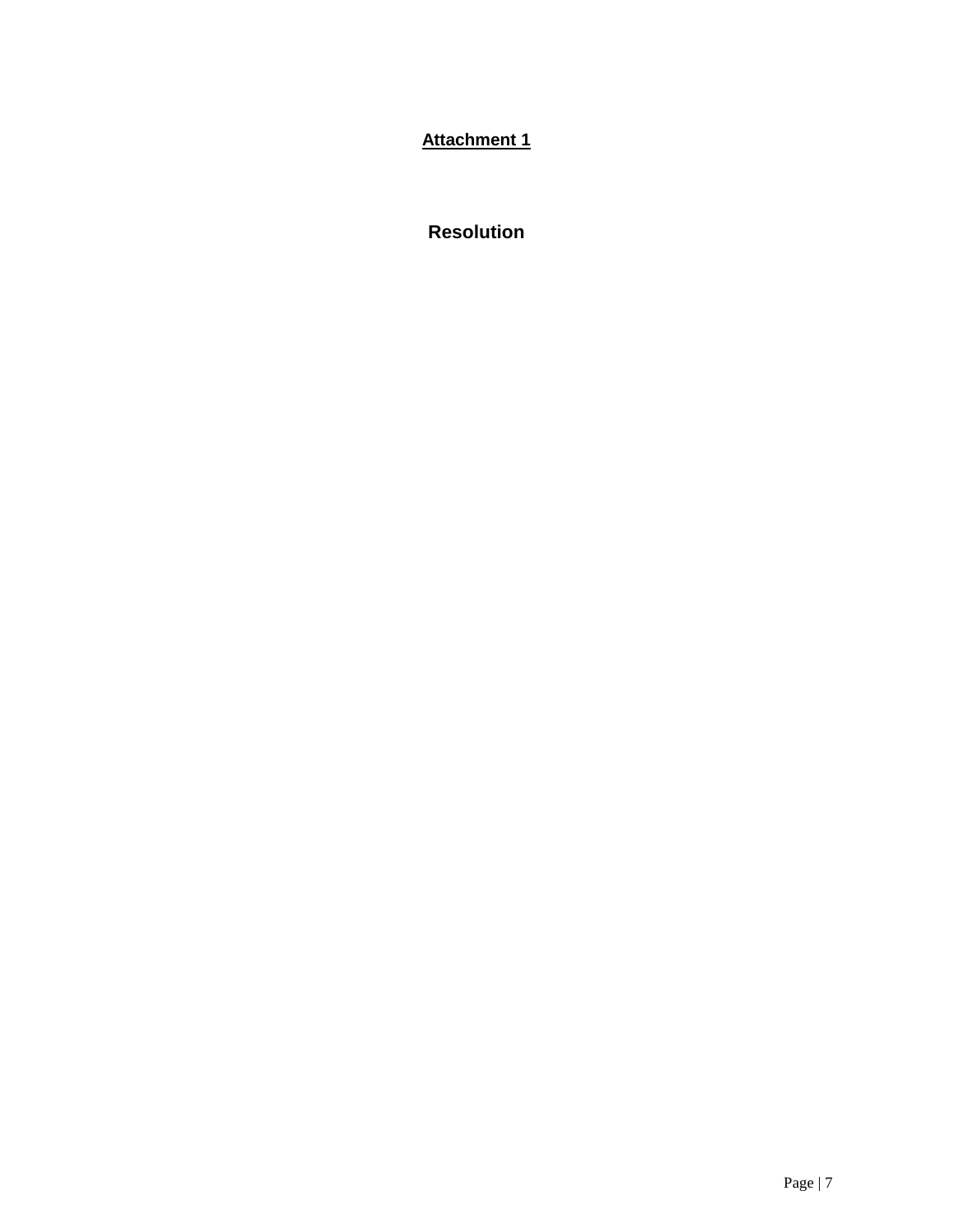**RESOLUTION NO. [ ]** 

**RESOLUTION AUTHORIZING AND APPROVING AMENDMENT OF THE EXISTING \$100,000,000 REVOLVING LINE OF CREDIT FACILITY WITH CITY NATIONAL BANK AND CN FINANCING, INC. TO TEMPORARILY INCREASE THE FACILITY'S AGGREGATE REVOLVING LINE OF CREDIT TO AN AMOUNT NOT TO EXCEED \$140,000,000, AND AUTHORIZING THE PRESIDENT & CEO, OR THEIR DESIGNEE, TO EXECUTE AND DELIVER A FIRST AMENDMENT TO AMENDED AND RESTATED REVOLVING CREDIT AGREEMENT, SECOND AMENDED AND RESTATED FEE AND INTEREST RATE AGREEMENT, PROMISSORY NOTES AND ALL OTHER RELATED DOCUMENTS AND AGREEMENTS AND THE UNDERTAKING OF VARIOUS OTHER ACTIONS IN CONNECTION THEREWITH, SUBJECT TO CREDIT APPROVAL FROM CITY NATIONAL BANK AND CN FINANCING, INC.**

**WHEREAS**, the Housing Authority of the City of Los Angeles ("HACLA") is a public body, corporate and politic, duly created, established and authorized to transact business and exercise powers under and pursuant to the provisions of the Housing Authorities Law, Sections 34200 et seq. of the California Health and Safety Code (the "Act"), including the power to provide financing for the acquisition, construction, rehabilitation and equipping of multifamily rental housing for persons and families of low to moderate income;

**WHEREAS**, HACLA is further authorized under the Act to issue bonds, notes, interim certificates, debentures, or other obligations for any of its corporate purposes and to make and execute contracts and other instruments necessary or convenient for the exercise of its powers;

**WHEREAS**, it is in the public interest that HACLA has access to a revolving line of credit or other revolving commitment facility (the "Revolving Commitment") so that HACLA may facilitate the timely acquisition, construction, rehabilitation, renovation, equipping and refinancing of multifamily rental housing, and other capital improvements and initiatives;

**WHEREAS**, on April 23, 2020, the HACLA Board of Commissioners ("Board") adopted Resolution No. 9589 authorizing and approving the establishment of a Revolving Commitment with City National Bank specifying an initial revolving commitment amount not-to-exceed \$30,000,000, and also authorizing the President and CEO to obtain subsequent increases to theRevolving Commitment for a total amount not to exceed \$50,000,000;

**WHEREAS**, on August 27, 2020, the Board adopted Resolution No. 9625, approving changes to the revolving line of credit facility previously authorized under Resolution No. 9589, including authorizing the execution of a credit agreement for an initial revolving commitment amount not-to-exceed \$50,000,000;

**WHEREAS,** in October 2020, pursuant to the Board's authorizations via Resolutions 9589 and 9625, HACLA established a \$25,000,000 revolving line of credit with CN Financing, Inc., an affiliate of City National Bank (the "\$25,000,000 Revolving Commitment");

**WHEREAS,** on September 9, 2021, the State of California released its Notice of Funding Availability for round two of the Homekey Program ("HomeKey R2"), which provides partial funding to California governmental entities such as HACLA for various housing-related initiatives, including the acquisition of properties for affordable housing purposes;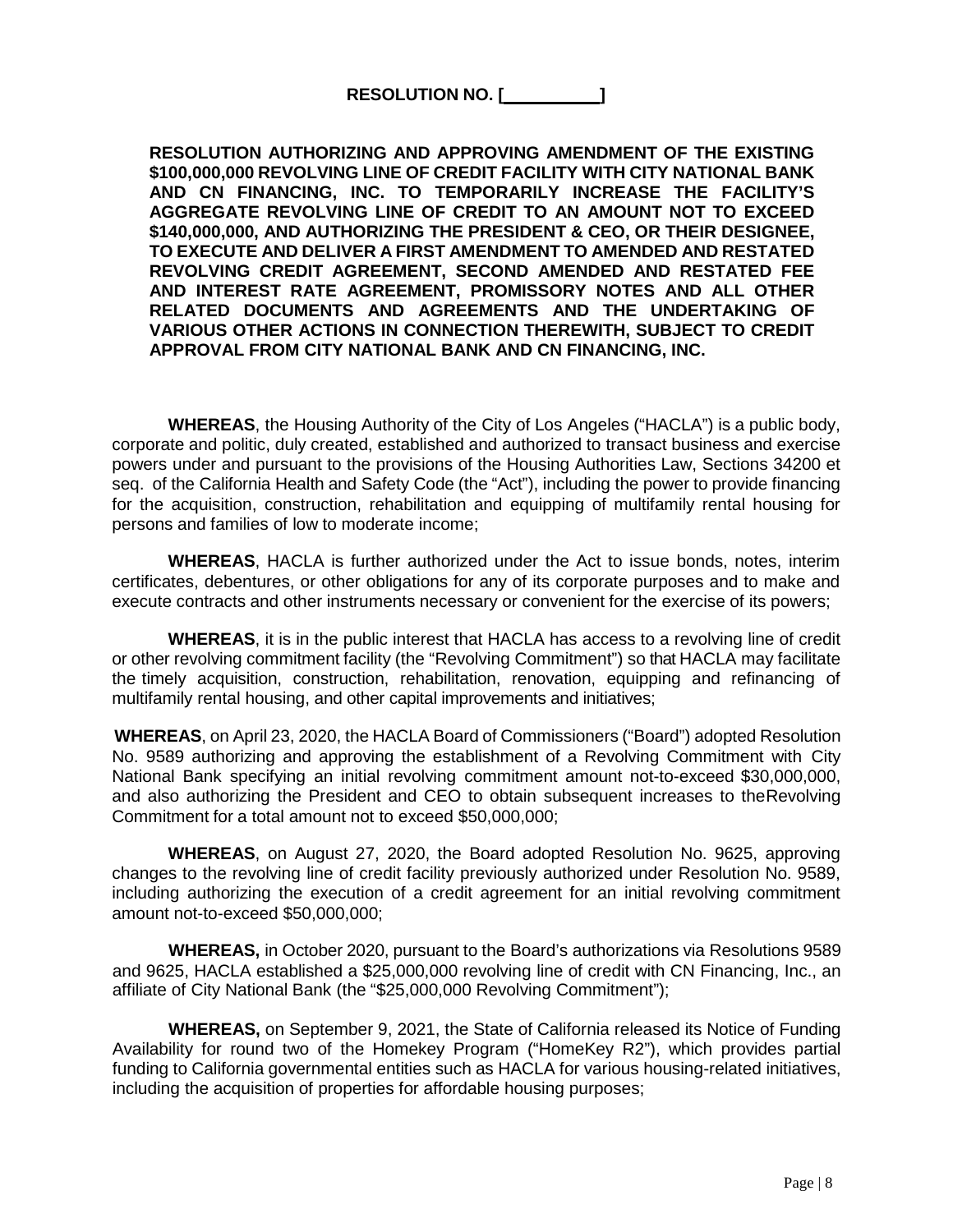**WHEREAS,** in order to meet its anticipated matching obligations for property acquisitions under HomeKey R2, HACLA identified a need to increase short-term borrowing capacity under its revolving credit facility;

**WHEREAS,** on September 23, 2021, the Board adopted Resolution No. 9745, approving termination of the \$25,000,000 Revolving Commitment and its replacement with a revolving line of credit facility with two commitments, a taxable commitment with City National Bank (the "Taxable Revolving Commitment") and a tax-exempt commitment with CN Financing, Inc. (the "Tax-Exempt Revolving Commitment", and together with the Taxable Revolving Commitment, the "Revolving Commitments"), with an aggregate revolving line of credit between the Revolving Commitments not to exceed \$100,000,000, and HACLA subsequently entered into commitments with City National Bank and CN Financing pursuant to that authorization (the "2021 Revolving Commitment");

**WHEREAS,** as of March 31, 2022, HACLA has open borrowings of approximately \$99.2 million against the 2021 Revolving Commitment, primarily for acquisitions under HomeKey R2;

**WHEREAS,** HACLA anticipates an additional need for \$28.4 million in short-term borrowing to fund two additional HomeKey R2 acquisitions scheduled to close in May 2022;

**WHEREAS,** HACLA anticipates further short-term borrowing in support of various other initiatives, including borrowings for other property acquisitions, site acquisitions, and capital projects that potentially include the construction of a parking garage adjacent to HACLA's 2600 Wilshire office building (the "Parking Lot Project");

**WHEREAS,** subject to credit approval, City National Bank and CN Financing, Inc. (together, the "Lenders") have agreed to amend the 2021 Revolving Commitment to allow for maximum cumulative borrowing against the Revolving Commitments of \$140,000,000, under the terms of a proposed First Amended and Restated Revolving Credit Agreement and Second Amended and Restated Fee and Interest Rate Agreement, evidenced by one or more accompanying Promissory Notes, all under substantially similar terms to those applicable to the 2021 Revolving Commitment, which agreements and notes are collectively referred to herein as the "Amended Revolving Commitment";

**WHEREAS,** the interest rate on the Promissory Notes for tax-exempt borrowing under the Amended Revolving Commitment will be a variable rate substantially equivalent to the SIFMA index value ("SIFMA") plus a margin of 0.54% for an approximately four-and-a-half-year term;

**WHEREAS,** the interest rate on the Promissory Notes for taxable borrowing under the Amended Revolving Commitment will be a variable rate substantially equivalent to the SOFR index rate ("SOFR") plus a margin of 0.695% for an approximately four-and-a-half-year term;

**WHEREAS,** HACLA and the Lenders will enter into a Second Amended and Restated Fee and Interest Rate Agreement (the "Second Amended and Restated Fee and Interest Rate Agreement") to confirm the new interest rates and other fees payable by HACLA to the Lenders with respect to the Revolving Commitments;

**WHEREAS,** the Revolving Commitments will be provided to HACLA by the Lenders pursuant to an amended revolving credit agreement (the "First Amendment to Amended and Restated Revolving Credit Agreement") by and between HACLA and the Lenders, whereby HACLA may request Borrowings (as defined in the First Amended and Restated Credit Agreement) from time to time, to finance (i) the acquisition, construction, rehabilitation, renovation, equipping, and refinancing of multifamily rental housing, other housing properties, and permissible mixed use properties, (ii) site acquisitions, (iii) capital improvement projects, including the Parking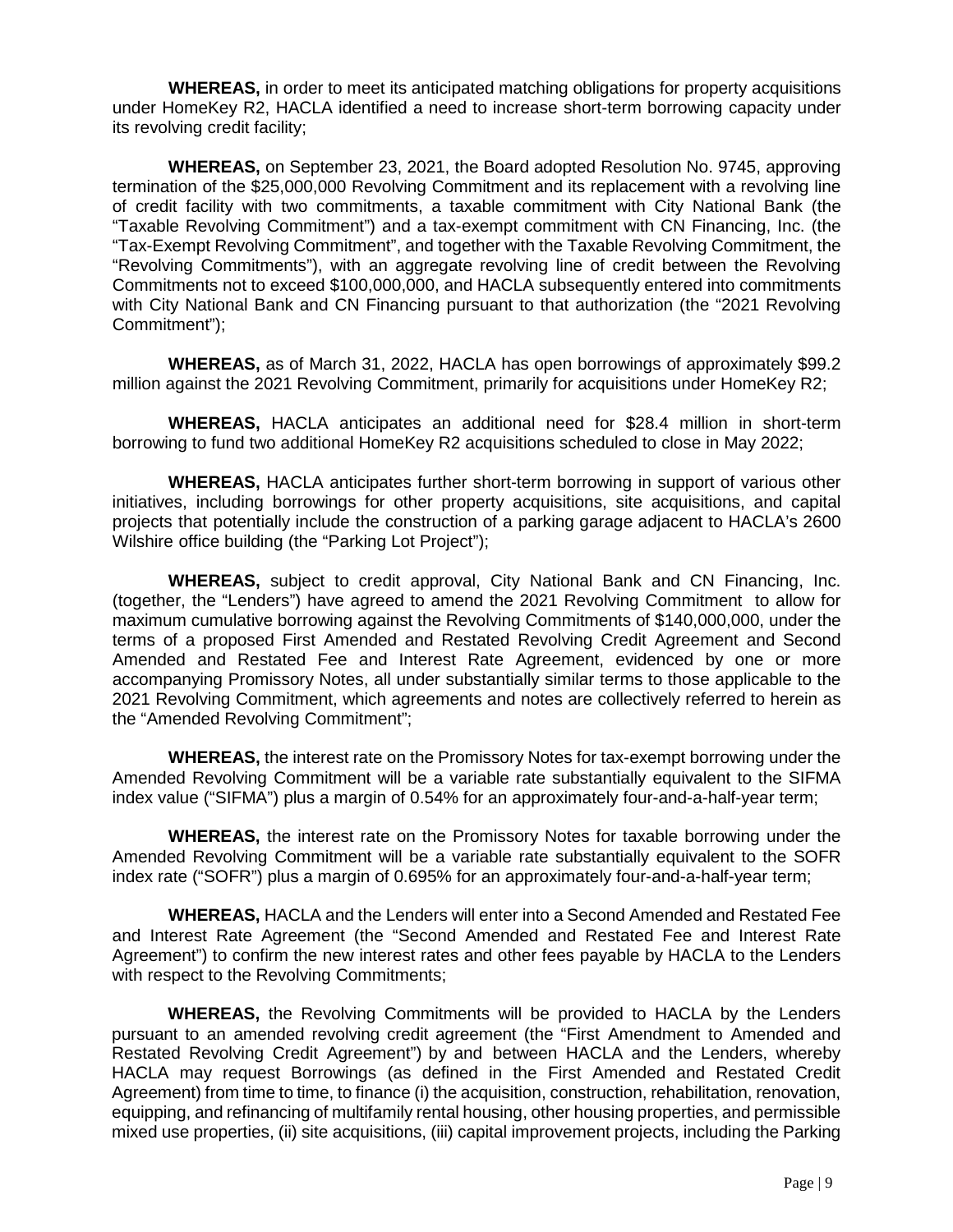Lot Project, and (iv) costs in connection with the Amended and Restated Credit Agreement;

**WHEREAS,** the following substantially final documents have been presented to this Board:

- (a) form of the Second Amended and Restated Fee and Interest Rate Agreement; and
- (b) form of the First Amendment to Amended and Restated Revolving Credit Agreement.

**WHEREAS,** the obligations incurred by HACLA pursuant to the terms of the First Amendment to Amended and Restated Revolving Credit Agreement and evidenced by one or more Promissory Notes will be general obligation debt secured by and payable from HACLA's unencumbered and legally available assets, as provided in the Second Amended and Restated Fee and Interest Rate Agreement; and

**WHEREAS**, the structure of HomeKey R2 and partnerships HACLA has entered, or will be entering, in relation to that program, create a reasonable likelihood that HACLA will have access to grant funds and other unencumbered assets to repay certain borrowings under the Revolving Commitments.

**NOW, THEREFORE, BE IT RESOLVED**, the Board does hereby authorize and approve entering amended Revolving Commitments with City National Bank and its affiliate CN Financing, Inc. with a maximum cumulative borrowing amount between the two Revolving Commitments of \$140,000,000, under terms for tax-exempt borrowing that include a variable ratesubstantially equivalent to the SIFMA index value ("SIFMA") plus a margin of 0.54% for an approximately fourand-a-half-year loan period, and under terms for taxable borrowing that include a variable rate substantially equivalent to the SOFR index rate ("SOFR") plus a margin of 0.695% for an approximately four-and-a-half-year loan period. The Board further authorizes repayment of borrowings under the Revolving Commitments with grant funds and other unencumbered and legally available assets of HACLA, including, but not limited to, repayment through take-out financing in the form of long-term debt obligations; and authorizes the President and CEO, or their designee ("Designated Officers"), to execute the Second Amended and Restated Fee and Interest Rate Agreement, First Amendment to Amended and Restated Revolving Credit Agreement, Promissory Notes, and all other related documents and agreements to effectuate the intent of this Resolution, all with the approval of legal counsel.

**BE IT FURTHER RESOLVED** that the President and CEO and Designated Officers described herein are as follows:

Douglas Guthrie, President & CEO Marlene Garza, Chief Administrative Officer Jenny Scanlin, Chief Strategic Development Officer Margarita Lares, Chief Programs Officer

**BE IT FURTHER RESOLVED** that this Resolution shall take effect immediately.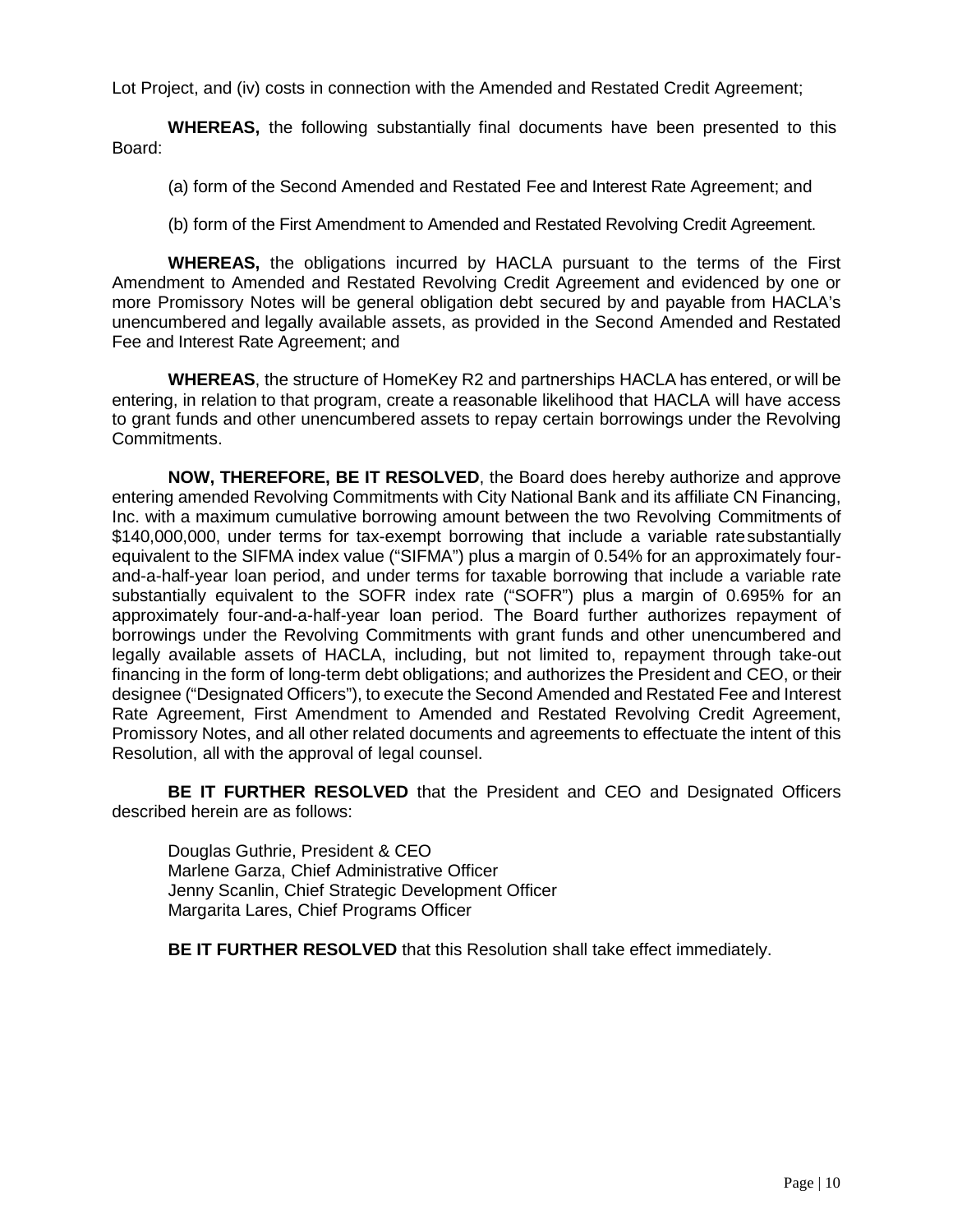#### **APPROVED AS TO FORM:**

**JAMES JOHNSON**

#### **HOUSING AUTHORITY OF THE CITY OF LOS ANGELES**

By:

Cielo Castro, Board Chairperson

By:

General Counsel

DATE ADOPTED: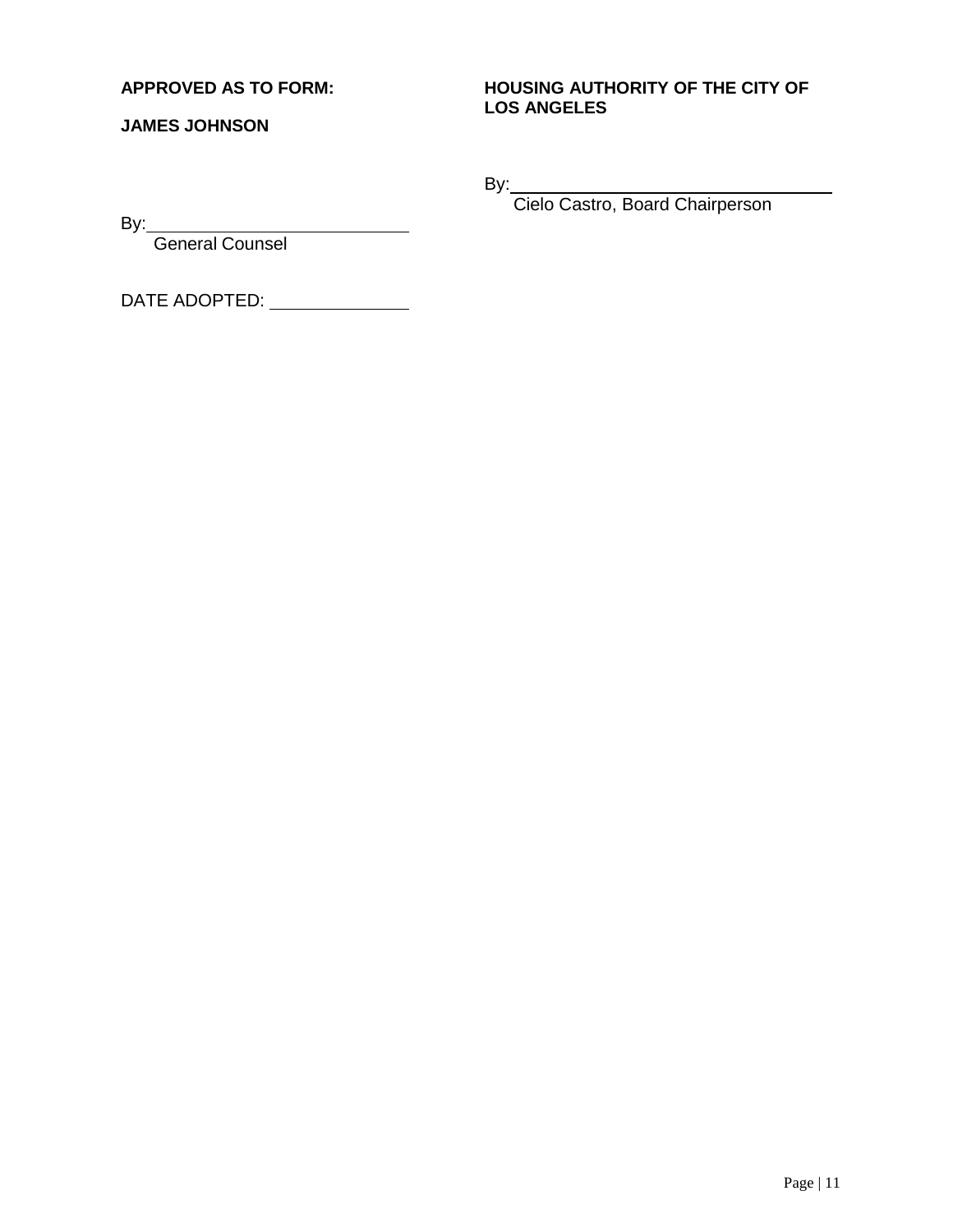#### **Attachment 2**

Revolver Borrowings, Actual and Projected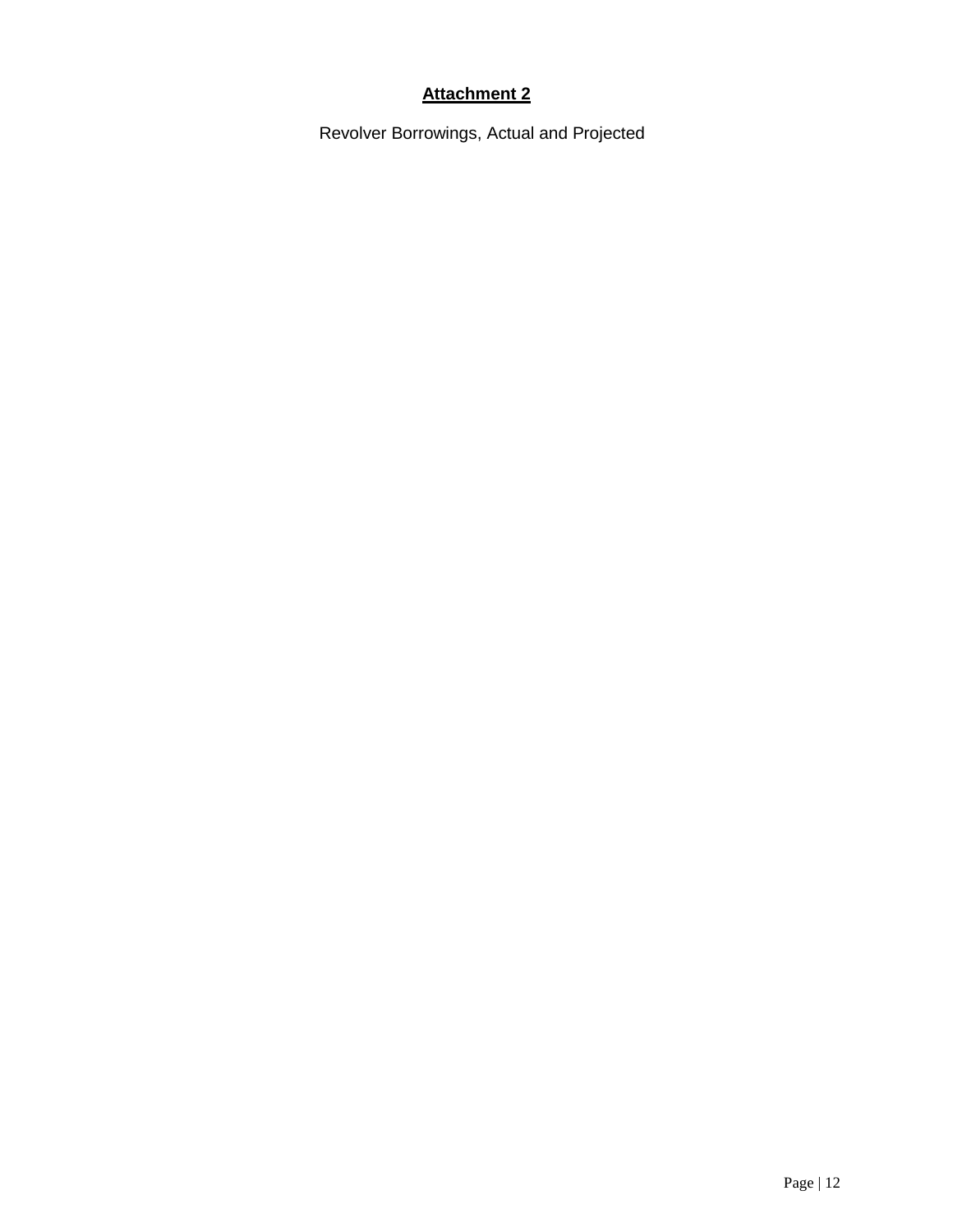| I<br>l      |
|-------------|
|             |
| I<br>ŗ<br>i |
| ŕ<br>ï      |
|             |

| <b>Acquisition Name</b>     | HK R2 Appl Date Escrow Close 12/20/2021 12/28/2021 |            |               |                             | 1/21/2022              | 1/28/2022    | 3/9/2022     | 3/30/2022      | 4/13/2022    | 5/1/2022     | 5/30/2022    | 6/12/2022    | 7/1/2022     | 7/30/2022     | 8/30/2022                                   | 9/30/2022     | 10/30/2022    |
|-----------------------------|----------------------------------------------------|------------|---------------|-----------------------------|------------------------|--------------|--------------|----------------|--------------|--------------|--------------|--------------|--------------|---------------|---------------------------------------------|---------------|---------------|
| NoHo Best Western           | na                                                 | 2020       | \$9,189,692   | S                           | ຊ                      | ୡ            | ິສ           | ဌ              | ಧ            | မ္မ          | ຊ            |              | \$9,189,692  | 5             |                                             | ഄ             |               |
| Super 8                     | n/a                                                | 2020       | (\$3,186,080) | ຊ                           |                        | ∺            | ິ            | 呂              | ដ            |              | ຊ            |              | ಧ            | ຊ             |                                             |               |               |
| Orchid                      | n/a                                                | 2020       |               | \$8,050,000                 |                        | 님            | ຊ            | ຂ              | ≍            |              | ≍            |              | \$8,050,000  | ₩             |                                             |               |               |
| 740 Alvarado                | 1/31/2022                                          | 1/21/2022  | ឨ             |                             | ខ្ល<br><b>\$17,000</b> | ຊ            | (\$7,500,000 | ຂ              | ដ            | 님            | ដ            | ຊ            | \$10,975,000 | \$20,925,000  | ಜ                                           |               |               |
| 5050 Pico                   | 10/23/2021                                         | /28/2022   |               |                             | ຊ                      | \$36,650,000 | ຊ            | ୡ              | ≍            | ຊ            | \$20,310,538 | ຊ            | ິ            | \$16,339,462  | ຊ                                           | ₩             |               |
| 6521 Brynhurst              | 12/14/2021                                         | 3/30/2022  |               |                             | ິສ                     | ຊ            | ຊ            | (\$17,640,000) | ន            | ຊ            | င္တ          | \$11,664,500 | S            | ຊ             | \$5,975,500                                 | ∺             |               |
| 14949 Roscoe                | 1/31/2022                                          | 5/1/2022   |               |                             | ຊ                      | ន            | ຊ            | ິສ             | ຊ            | \$10,300,000 | ຊ            | ຊ            | ຊ            | \$7,944,502   | \$2,355,498                                 | ຊ             |               |
| 10150 Hillhaven             | 1/31/2022                                          | 5/30/2022  | ຊ             | ឨ                           |                        | ຊ            | ິ            | ຊ              | ິ            | င္တ          |              | ຊ            | ຊ            | \$9,255,000   | \$8,795,000                                 | ຊ             | ಜ             |
| 1044 N Soto                 | 1/31/2022                                          | 10/30/2022 | ຊ             | ຊ                           | ន្ល                    | ຊ            | ຊ            | ຊ              | ຊ            | ຊ            | ္တ           | ຊ            | ຊ            | ္တ            | S                                           | \$21,840,000  | \$14,245,000  |
| <b>Available Commitment</b> | \$100,000,000                                      |            | \$87,624,228  | \$79,574,228                | 228<br>\$62,574        | \$25,924,228 | \$18,424,228 | \$784,228      | \$784,228    |              |              | \$4,409,266  | \$32.623.958 | \$87,087,922  | \$100,000,000                               | \$100,000,000 | \$100,000,000 |
|                             |                                                    |            |               |                             |                        |              |              |                |              |              |              |              |              |               |                                             |               |               |
| Available Commitment        | \$140,000,000                                      |            |               | \$127.624.228 \$119.574.228 | .228<br>\$102.574.     | \$65,924,228 | \$58,424,228 | \$40,784,228   | \$40,784,228 | \$30,484,228 | \$32,744,766 | \$44,409.266 | \$72,623,958 | \$127,087,922 | $\vert$ \$140,000,000 $\vert$ \$140,000,000 |               | \$140,000,000 |

# Note: Some dates and figures are estimate only. **Note: Some dates and figures are estimate only.**

| Assumptions:                                                                                         |                 |     |                                                     |           |
|------------------------------------------------------------------------------------------------------|-----------------|-----|-----------------------------------------------------|-----------|
| 1. HK R2 Capital Grant money arrives at HACLA 180- to 242-days after HK application submission date. |                 |     | Acquisition Name Days Appl Submitted HKR2 \$ Arrive |           |
| 2. Does not include City Residal Receipt Loan.                                                       | 740 Alvarado    | S   | 1/31/2022                                           | 7/30/2022 |
| 3. Does not include HACLA Non-Federal Capital Contributions.                                         | 5050 Pico       | 219 | 0/23/2021                                           | 5/30/2022 |
| 4. Does not include rehab costs for Super 8.                                                         | 5521 Brynhurst  | 80  | 2/14/2021                                           | 6/12/2022 |
| 5. Does not include rehab costs for any other property.                                              | 4949 Roscoe     | 80  | /31/2022                                            | 130/2022  |
| 6. Does not include non-HK acquisitions.                                                             | 10150 Hillhaven | 80  | 31/2022                                             | 130/2022  |
| 7. Does not include possibility of HACLA buying a seventh HK property in this round #2.              | 1044 N Soto     | 242 | /31/2022                                            | 9/30/2022 |
| 8. Does not include HK property acquisitions during round #3, which launches in summer 2022.         |                 |     |                                                     |           |

HK R2 \$ Arrive<br>7/30/2022<br>5/30/2022<br>5/30/2022<br>7/30/2022<br>7/30/2022<br>7/30/2022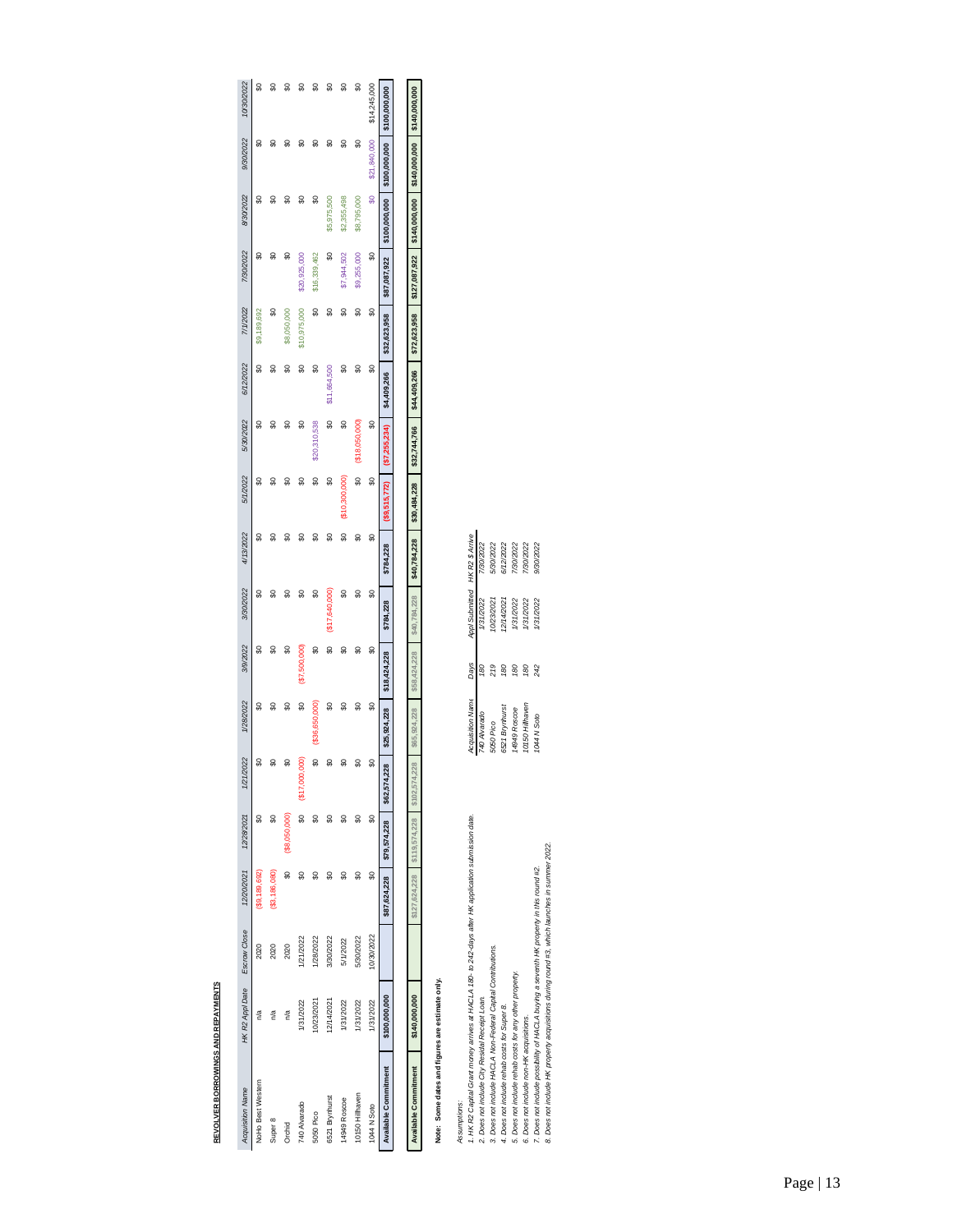### **Attachment 3**

**Second Amended and Restated Fee and Interest Rate Agreement**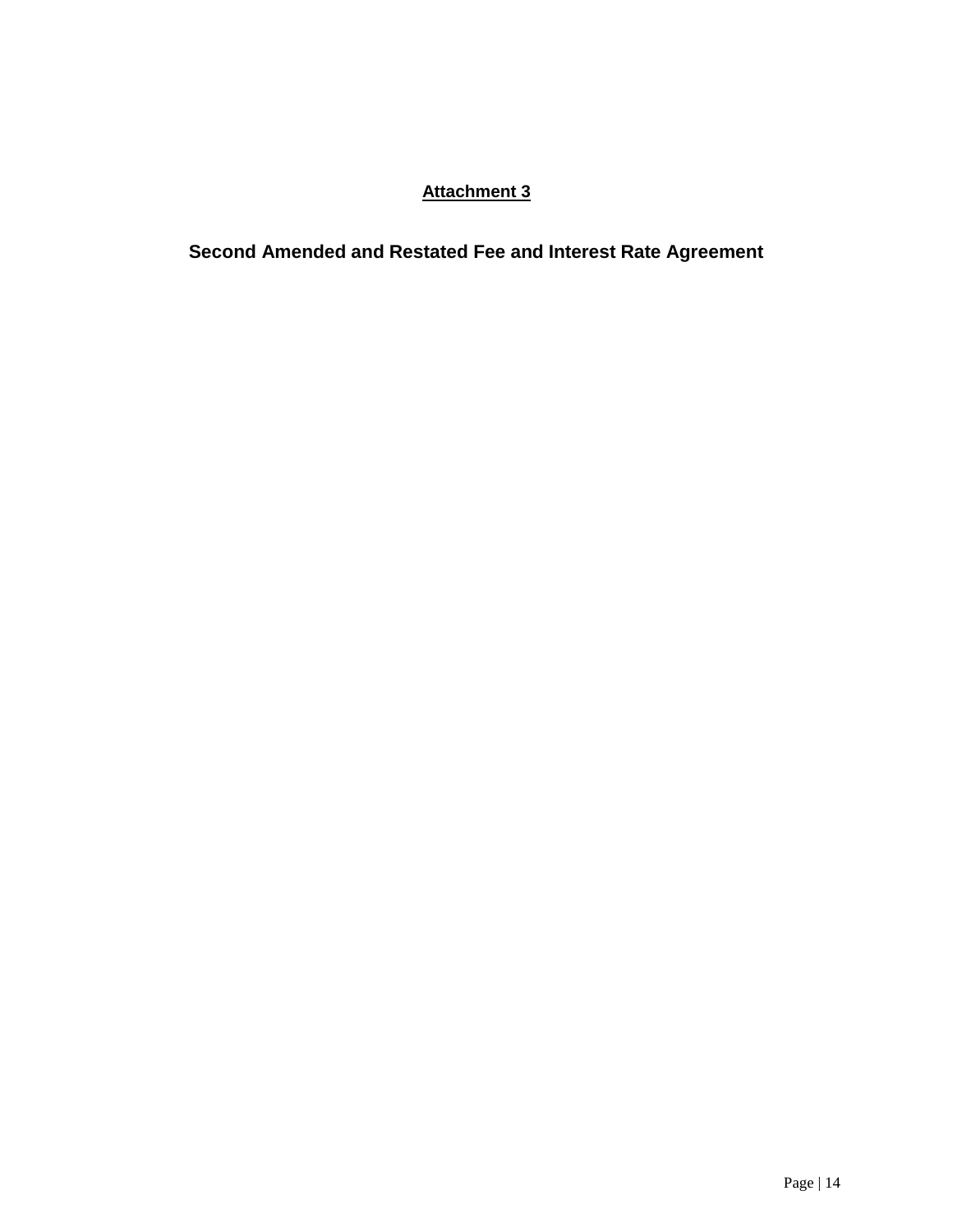#### **SECOND AMENDED AND RESTATED FEE AND INTEREST RATE AGREEMENT DATED APRIL [\_\_], 2022**

Reference is hereby made to the Amended and Restated Revolving Credit Agreement dated as of December 1, 2021 (as amended, supplemented, restated or otherwise modified from time to time, the *"Agreement"*), among the Housing Authority of the City of Los Angeles (the *"Authority"*), City National Bank (the *"Taxable Lender"*) and CN Financing, Inc. (the *"Tax-Exempt Lender"* and together with the Taxable Lender, the *"Lender"*), pursuant to which the Lender has agreed to make Loans to the Authority. Further reference is made to the Amended and Restated Fee and Interest Rate Agreement dated December 20, 2021 (the *"Existing Fee Agreement"*), between the Authority and the Lender. Capitalized terms used herein and not otherwise defined herein have the meanings set forth in the Agreement.

The Authority and the Lender wish to amend and restate the Existing Fee Agreement in its entirety. The purpose of this Second Amended and Restated Fee and Interest Rate Agreement (this *"Fee Agreement"*) dated April [\_\_], 2022 (the "*Effective Date*") is to amend and restate the Existing Fee Agreement in its entirety and confirm the agreement between the Lender and the Authority with respect to the Commitment Fee and certain other fees payable by the Authority to the Lender and to define the terms relating to interest rates as used in the Agreement. This Fee Agreement is the Fee Agreement referenced in the Agreement, and the terms hereof are incorporated by reference into the Agreement. This Fee Agreement and the Agreement are to be construed as one agreement between the Authority and the Lender, and all obligations hereunder are to be construed as obligations thereunder. All references to amounts due and payable under the Agreement will be deemed to include all amounts, fees and expenses payable under this Fee Agreement.

Notwithstanding anything set forth herein to the contrary, at all times prior to the Effective Date, the Commitment Fee and the interest rates on the Loans shall be calculated and paid in accordance with the Existing Fee Agreement without regard to this Fee Agreement.

#### ARTICLE I. FEES.

*Section 1.1. Commitment Fee*. The Authority agrees to pay to the Lender on July 1, 2022, for the period commencing on the Effective Date and ending on June 30, 2022, and in arrears on the first Business Day of each April, July, October and January occurring thereafter to and including the Commitment Termination Date, and on the Commitment Termination Date, a non-refundable commitment fee (the *"Commitment Fee"*) with respect to the Available Commitment for each day in the related fee period, in an amount equal to the applicable rate per annum specified below (the *"Commitment Fee Rate"*). To the extent any Commitment Fee is not paid when due, such Commitment Fee shall, to the extent permitted by law, accrue interest from the date payment is due until payment in full at the Default Rate, such interest to be payable on demand. Upon the occurrence and during the continuance of an Event of Default under the Agreement, the Commitment Fee Rate shall equal the Default Rate automatically and without notice to the Authority. Commitment Fees shall be payable in immediately available funds and computed on the basis of a year of 360 days and the actual number of days elapsed.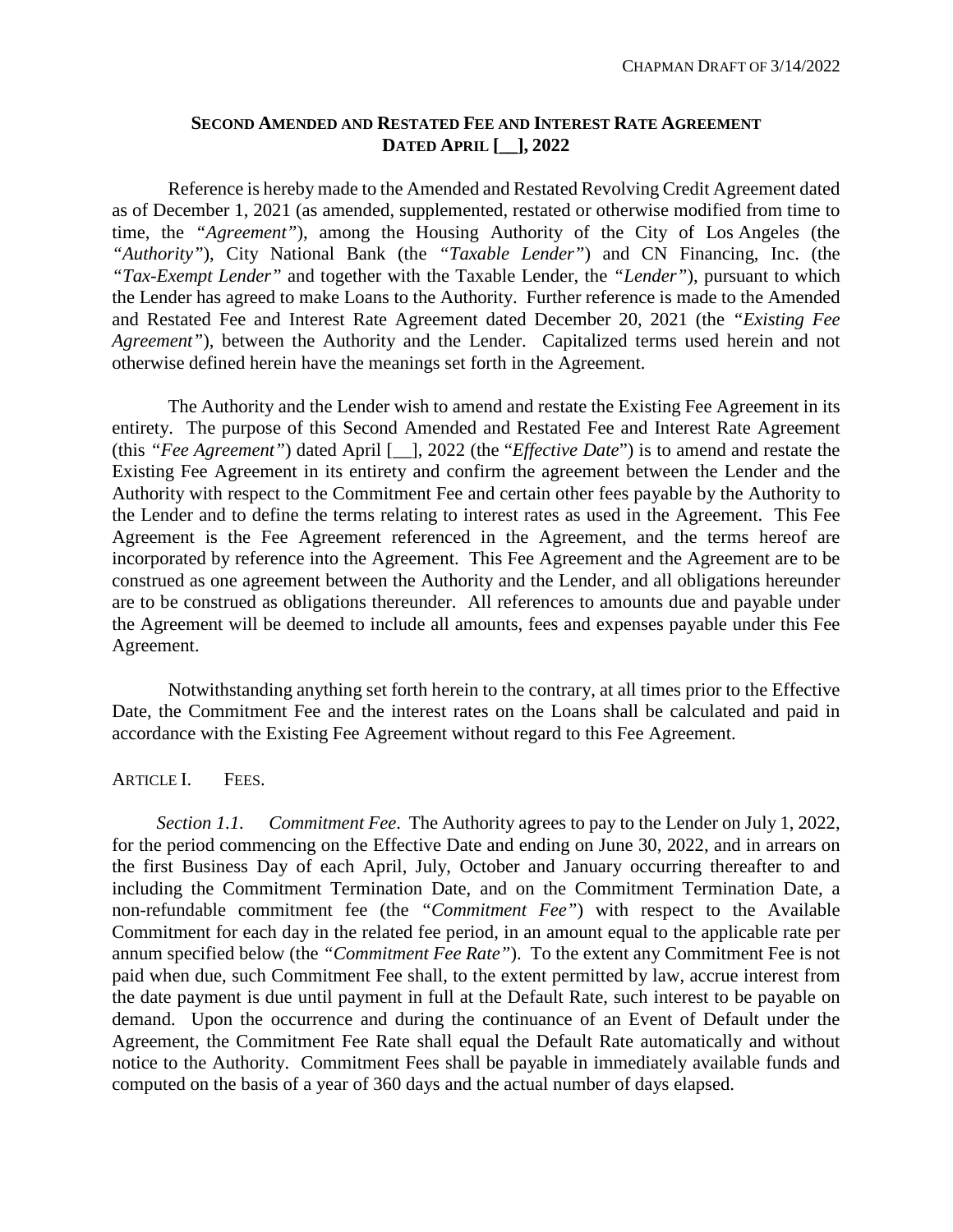For the period from and including April \_\_, 2022, and at all times thereafter, the Commitment Fee Rate shall be as follows:

| <b>S&amp;P RATING</b> | <b>COMMITMENT FEE RATE</b> |
|-----------------------|----------------------------|
| $A+$ or above         | 0.325%                     |
| A                     | 0.425%                     |
| $A -$                 | 0.575%                     |
| $BBB+$                | 0.775%                     |
| <b>BBB</b>            | 1.025%                     |
| BBB-                  | 1.525%                     |
| <b>Below BBB-</b>     | Default Rate               |
|                       |                            |

The term *"Rating"* as used above shall mean the long-term unenhanced general obligation debt rating assigned by S&P to any debt of the Authority (the *"Parity Debt"*). Any change in the Commitment Fee Rate resulting from a change in the Rating shall be and become effective as of and on the date of the announcement of the change in such Rating. References to ratings above are references to rating categories as determined by S&P on the Effective Date, and, in the event of adoption of any new or changed rating system by S&P, including, without limitation, any recalibration or realignment of the long-term unenhanced rating assigned to any Parity Debt of the Authority in connection with the adoption of a "global" rating scale, each of the Ratings referred to above shall be deemed to refer to the rating category under the new rating system which most closely approximates the applicable rating category as currently in effect. The Authority agrees that, based on the Authority's Rating on the Effective Date, the Commitment Fee Rate is 0.25%. In the event that the Rating is suspended, withdrawn or otherwise unavailable from S&P, the Commitment Fee Rate shall equal the Default Rate.

For the avoidance of doubt, at all times prior to April \_\_, 2022, the Commitment Fee Rate shall be determined in accordance with the Amended and Restated Fee and Interest Rate Agreement dated December 20, 2021, among the Authority, the Taxable Lender and the Tax-Exempt Lender.

*Section 1.2. Amendment, Consent or Waiver Fee*. The Authority agrees to pay to the Lender on the date of each amendment, supplement, or modification to the Agreement or this Fee Agreement (or any Related Document, the amendment, supplement or modification of which requires the consent of, or waiver from, the Lender), a non-refundable fee equal to \$2,500, plus the reasonable fees and expenses of any legal counsel retained by the Lender in connection therewith.

*Section 1.3. Borrowing Fee*. The Authority hereby agrees to pay to the Lender a borrowing fee of \$250 for each Borrowing, payable on the date such Borrowing is made.

*Section 1.4. Definitions*. For purposes of the Agreement, the following defined terms have the meaning set forth below: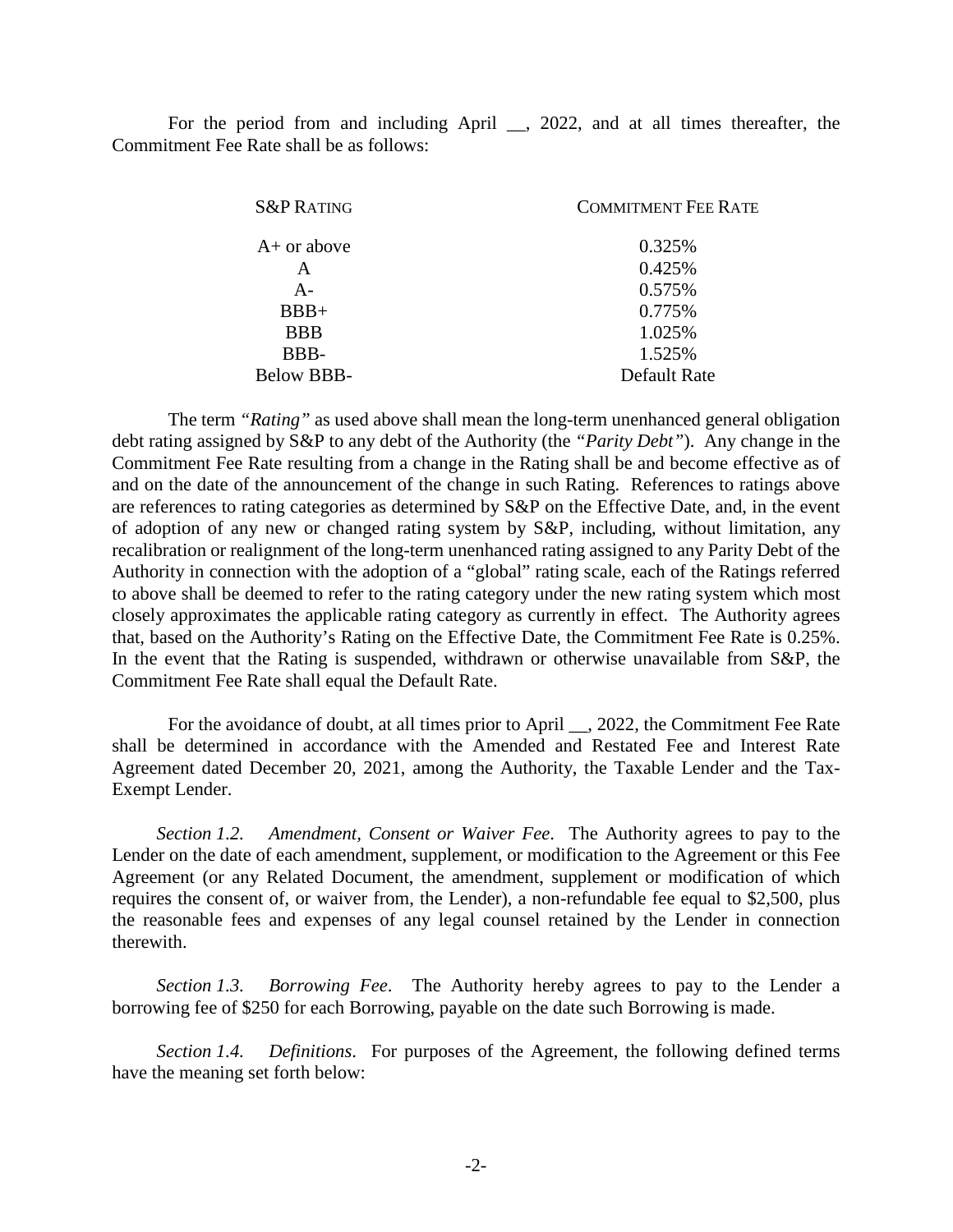*"Applicable Spread"* means, from the period from and including April \_\_\_, 2022, and at all times thereafter, at a rate per annum corresponding to the Ratings, as specified below. The Applicable Spread shall be calculated on a cumulative basis.

| <b>S&amp;P RATING</b> | <b>TAX-EXEMPT APPLICABLE</b><br><b>SPREAD</b> | <b>TAXABLE APPLICABLE SPREAD</b> |
|-----------------------|-----------------------------------------------|----------------------------------|
| $A+$ or above         | $0.00\%$                                      | $0.00\%$                         |
| A                     | $+0.10%$                                      | $+0.13%$                         |
| $A -$                 | $+0.15%$                                      | $+0.19%$                         |
| $BBB+$                | $+0.20%$                                      | $+0.25%$                         |
| <b>BBB</b>            | $+0.25%$                                      | $+0.32%$                         |
| BBB-                  | $+0.50%$                                      | $+0.64%$                         |
|                       |                                               |                                  |

The term *"Rating"* as used above shall mean the long-term unenhanced general obligation debt rating assigned by S&P to any debt of the Authority (the *"Parity Debt"*). Any change in the Applicable Spread resulting from a change in the Rating shall be and become effective as of and on the date of the announcement of the change in such Rating. References to ratings above are references to rating categories as determined by S&P on the Effective Date, and, in the event of adoption of any new or changed rating system by S&P, including, without limitation, any recalibration or realignment of the long-term unenhanced rating assigned to any Parity Debt of the Authority in connection with the adoption of a "global" rating scale, each of the Ratings referred to above shall be deemed to refer to the rating category under the new rating system which most closely approximates the applicable rating category as currently in effect. The Authority agrees that, based on the Authority's Rating on the Effective Date, the Applicable Spread is 0.00%. In the event that the Rating falls below BBB- by S&P, or is suspended, withdrawn or otherwise unavailable from S&P, the Taxable Rate and the Tax-Exempt Rate shall equal the Default Rate.

For the avoidance of doubt, at all times prior to April \_\_, 2022, the Tax-Exempt Applicable Spread and the Taxable Applicable Spread shall be determined in accordance with the Amended and Restated Fee and Interest Rate Agreement dated December 20, 2021, among the Authority, the Taxable Lender and the Tax-Exempt Lender.

*"Base Rate"* means, for any day, the rate per annum equal to the greatest of: (a) the rate of interest announced or otherwise established publicly by City National Bank (the "*Bank*") from time to time as its prime commercial rate as in effect on such day, with any change in the Base Rate resulting from a change in said prime commercial rate to be effective as of the date of the relevant change in said prime commercial rate (it being acknowledged and agreed that such rate may not be the Bank's best or lowest rate), (b) the sum of (i) the Federal Funds Rate, *plus* (ii) 0.50% and (c) 5.00%.

*"Computation Date"* means at all times with respect to the SIFMA Index, Wednesday of each week or, if Wednesday is not a Business Day, the next succeeding Business Day.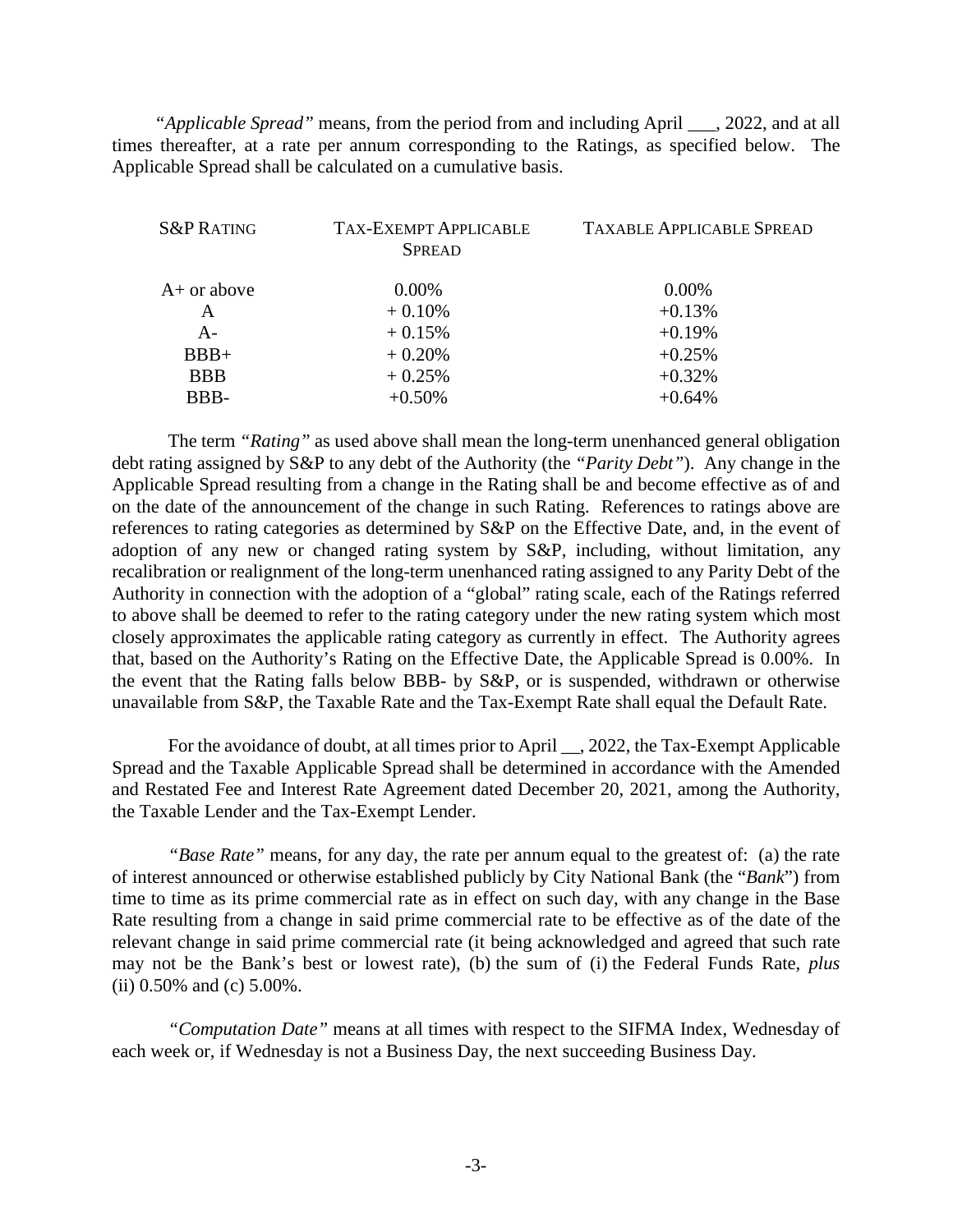*"Daily Simple SOFR"* means, for any day (a *"SOFR Interest Day"*), a rate per annum (rounded upward to the next one-sixteenth  $(1/16<sup>th</sup>)$  of one percentage (0.0625%), if necessary) equal to the greater of (a) SOFR for the day that is two (2) Business Days prior to (i) if such SOFR Interest Day is a Business Day, such SOFR Interest Day or (ii) if such SOFR Interest Day is not a Business Day, the Business Day immediately preceding such SOFR Interest Day and (b) zero percent (0%). Any change in Daily Simple SOFR due to a change in SOFR shall be effective from and including the effective date of such change in SOFR without notice to the Authority. Notwithstanding anything herein to the contrary, if Daily Simple SOFR determined as provided above would be less than zero percent (0.0%), then Daily Simple SOFR shall be deemed to be zero percent (0.0%).

*"Federal Funds Rate"* means, for any day, the rate per annum equal to the weighted average of the rates on overnight federal funds transactions with members of the Federal Reserve System, as published by the Federal Reserve Bank of New York on the Business Day next succeeding such day; *provided* that (a) if such day is not a Business Day, the Federal Funds Rate for such day shall be such rate on such transactions on the next preceding Business Day as so published on the next succeeding Business Day, and (b) if no such rate is so published on such next succeeding Business Day, the Federal Funds Rate for such day shall be the average rate (rounded upward, if necessary, to a whole multiple of 1/100 of 1%) charged to the Bank on such day on such transactions as determined by the Bank.

*"SIFMA Index"* means for any day the SIFMA Municipal Swap Index (a weekly, high-grade market index comprised of seven (7) day tax-exempt, variable rate demand notes produced by Municipal Market Data) in effect on each Computation Date and effective on each Rate Reset Date. If at any time the SIFMA Municipal Swap Index is not available, the "SIFMA Index" means instead the most recently effective index that the Bank determines most closely approximates the SIFMA Index. Notwithstanding anything herein to the contrary, if the SIFMA Index determined as provided above would be less than zero percent (0.0%), then the SIFMA Index shall be deemed to be zero percent (0.0%).

*"SOFR"* means, with respect to any Business Day, a rate per annum equal to the secured overnight financing rate for such Business Day published by the SOFR Administrator on the SOFR Administrator's Website on the immediately succeeding Business Day, plus ten (10) basis points.

*"SOFR Administrator's Website"* means the website of the Federal Reserve Bank of New York, currently at [http://www.newyorkfed.org,](http://www.newyorkfed.org/) or any successor source for the secured overnight financing rate identified as such by the SOFR Administrator from time to time.

*"Tax-Exempt Base Rate"* means a fluctuating rate of interest per annum equal to the Base Rate; *provided, however,* that immediately and upon the occurrence of an Event of Default (and without any notice given with respect thereto) and during the continuation of such Event of Default, "Tax-Exempt Base Rate" shall mean the Default Rate.

*"Tax-Exempt Rate"* means, for any day, the SIFMA Index plus 54 basis points plus the Tax-Exempt Applicable Spread.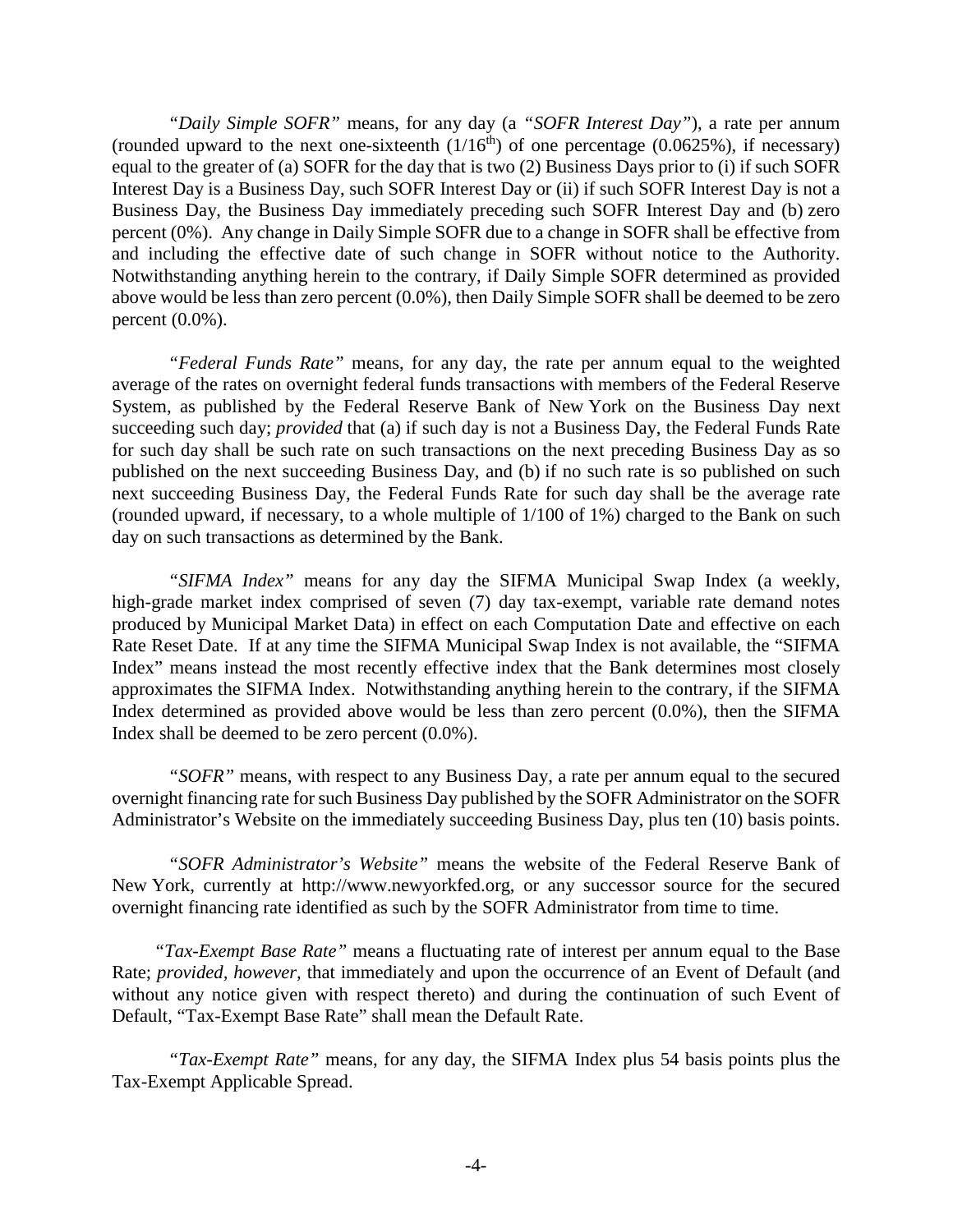*"Tax-Exempt Term Loan Rate"* means, for any day, the Base Rate plus two percent  $(2.00\%)$ .

*"Taxable Base Rate"* means a fluctuating rate of interest per annum equal to the Base Rate; *provided, however,* that immediately and upon the occurrence of an Event of Default (and without any notice given with respect thereto) and during the continuation of such Event of Default, "Taxable Base Rate" shall mean the Default Rate.

*"Taxable Rate"* means, for any day, Daily Simple SOFR plus 69.5 basis points plus the Taxable Applicable Spread.

*"Taxable Term Loan Rate"* means, for any day, the Base Rate plus two percent (2.00%).

#### ARTICLE II. MISCELLANEOUS.

*Section 2.1. Amendments.* No amendment to this Fee Agreement shall become effective without the prior written consent of the Authority and the Lender.

*Section 2.2. Governing Law; Jurisdiction Etc*. (a) THIS FEE AGREEMENT SHALL BE GOVERNED BY, AND CONSTRUED IN ACCORDANCE WITH, THE LAWS OF THE STATE OF CALIFORNIA.

(b) TO THE EXTENT PERMITTED BY APPLICABLE LAW, THE AUTHORITY AND THE LENDER AGREE TO WAIVE THEIR RESPECTIVE RIGHTS TO A JURY TRIAL OF ANY AND ALL CLAIM OR CAUSES OF ACTION BASED UPON OR ARISING OUT OF THIS FEE AGREEMENT. IF AND TO THE EXTENT THAT THE FOREGOING WAIVER OF THE RIGHT TO A JURY TRIAL IS UNENFORCEABLE FOR ANY REASON IN SUCH FORUM, EACH OF THE PARTIES HERETO HEREBY CONSENTS TO THE ADJUDICATION OF ALL CLAIMS PURSUANT TO JUDICIAL REFERENCE AS PROVIDED IN CALIFORNIA CODE OF CIVIL PROCEDURE SECTION 638, AND THE JUDICIAL REFEREE SHALL BE EMPOWERED TO HEAR AND DETERMINE ALL ISSUES IN SUCH REFERENCE, WHETHER FACT OR LAW. EACH OF THE PARTIES HERETO REPRESENTS THAT EACH HAS REVIEWED THIS WAIVER AND CONSENT AND EACH KNOWINGLY AND VOLUNTARILY WAIVES ITS JURY TRIAL RIGHTS AND CONSENTS TO JUDICIAL REFERENCE FOLLOWING CONSULTATION WITH LEGAL COUNSEL ON SUCH MATTERS. IN THE EVENT OF LITIGATION, A COPY OF THIS FEE AGREEMENT MAY BE FILED AS A WRITTEN CONSENT TO A TRIAL BY THE COURT OR TO JUDICIAL REFERENCE UNDER CALIFORNIA CODE OF CIVIL PROCEDURE SECTION 638 AS PROVIDED HEREIN.

(c) EACH PARTY HERETO CONSENTS TO AND SUBMITS TO IN PERSONAM JURISDICTION AND VENUE IN THE STATE OF CALIFORNIA AND IN THE FEDERAL DISTRICT COURTS WHICH ARE LOCATED IN THE STATE OF CALIFORNIA. EACH PARTY ASSERTS THAT IT HAS PURPOSEFULLY AVAILED ITSELF OF THE BENEFITS OF THE LAWS OF THE STATE OF CALIFORNIA AND WAIVES ANY OBJECTION TO IN PERSONAM JURISDICTION ON THE GROUNDS OF MINIMUM CONTACTS, WAIVES ANY OBJECTION TO VENUE, AND WAIVES ANY PLEA OF FORUM NON CONVENIENS. THIS CONSENT TO AND SUBMISSION TO JURISDICTION IS WITH REGARD TO ANY ACTION RELATED TO THIS FEE AGREEMENT. REGARDLESS OF WHETHER THE PARTY'S ACTIONS TOOK PLACE IN THE STATE OF CALIFORNIA OR ELSEWHERE IN THE UNITED STATES, THIS SUBMISSION TO JURISDICTION IS NONEXCLUSIVE, AND DOES NOT PRECLUDE EITHER PARTY FROM OBTAINING JURISDICTION OVER THE OTHER IN ANY COURT OTHERWISE HAVING JURISDICTION.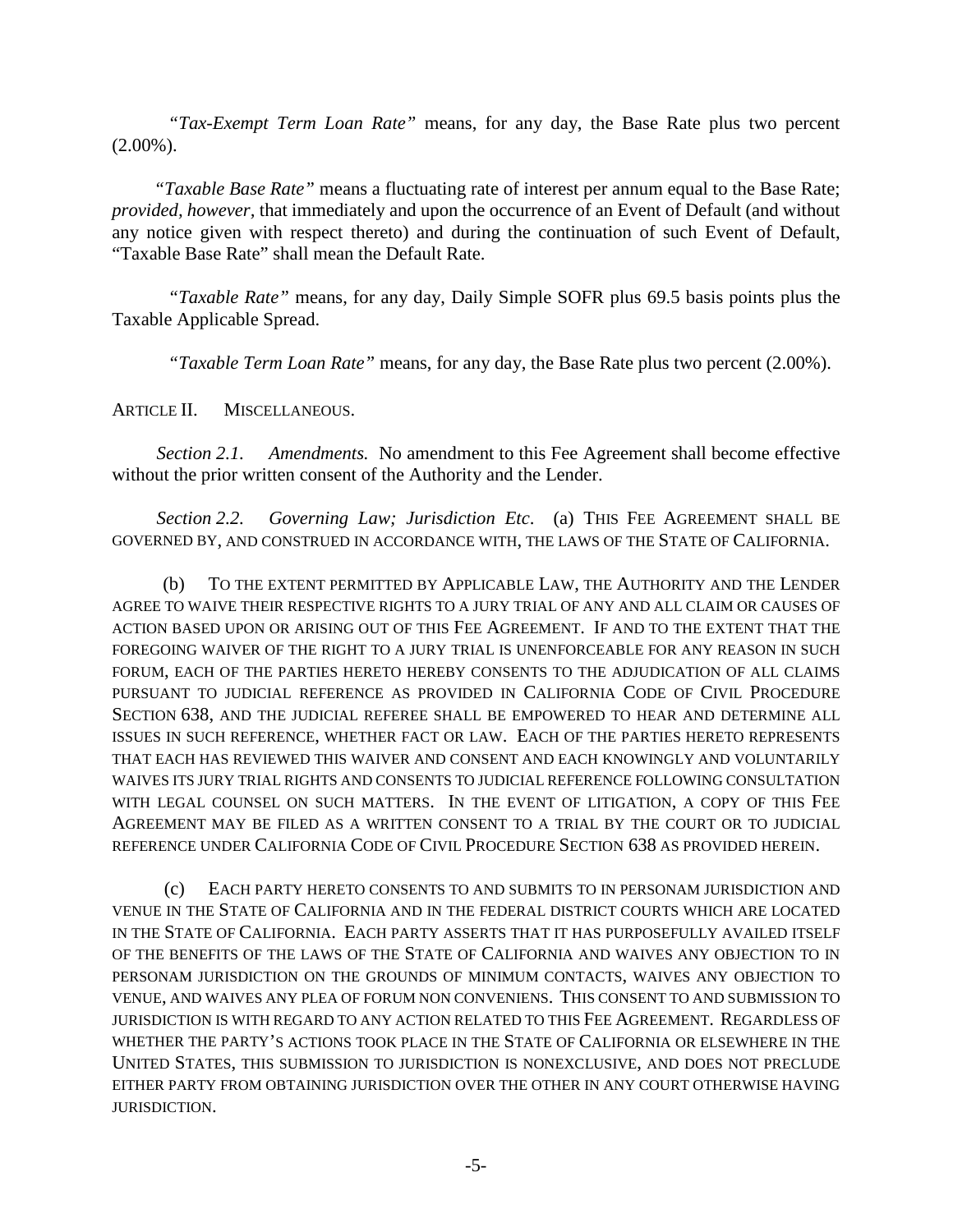*Section 2.3. Counterparts.* This Fee Agreement may be executed in multiple counterparts, each of which shall constitute an original but both or all of which, when taken together, shall constitute but one instrument. This Fee Agreement may be delivered by the exchange of signed signature pages by facsimile transmission or by e-mail with a pdf copy or other replicating image attached, and any printed or copied version of any signature page so delivered shall have the same force and effect as an originally signed version of such signature page.

*Section 2.4. Severability*. Any provision of this Fee Agreement which is prohibited, unenforceable or not authorized in any jurisdiction shall, as to such jurisdiction, be ineffective to the extent of such prohibition, unenforceability or non-authorization without invalidating the remaining provisions hereof or affecting the validity, enforceability or legality of such provision in any other jurisdiction.

*Section 2.5. Confidentiality*. This Fee Agreement and the terms hereof are for the Authority's confidential use only. The Authority shall not deliver or permit (with knowledge), authorize or consent to the delivery of this Fee Agreement to any person for delivery to the Municipal Securities Rulemaking Board and shall use its best efforts to not disclose this Fee Agreement or the terms hereof to any person, other than its trustees, officers, employees, attorneys, accountants and financial advisors (but not commercial lenders), and then only on a confidential basis, except where (in the Authority's judgment, as applicable) disclosure is required by law or where the Lender consents to the proposed disclosure; *provided,* that any party to the transactions contemplated by this Fee Agreement (and each employee, representative, or other agent of such party) may disclose to any and all persons, without limitation of any kind, the federal, state or local tax treatment of the transaction contemplated herein, and all materials of any kind (including opinions or other tax analyses) relating to such federal, state or local tax treatment, other than the name of the parties or any other person named herein, or information that would permit identification of the parties or such other persons, and any pricing terms or other nonpublic business or financial information that is unrelated to the federal, state or local tax treatment of the transaction contemplated herein to the taxpayer and is not relevant to understanding the federal, state or local tax treatment of the transaction contemplated herein to the taxpayer. This authorization of tax disclosure is retroactively effective to the commencement of the first discussions between the parties regarding the transaction contemplated herein. These provisions are meant to be interpreted so as to prevent the transaction contemplated herein from being treated as offered under "conditions of confidentiality" within the meaning of the Code and the Treasury Regulations thereunder.

*Section 2.6. Representation by Legal Counsel; Joint Preparation*. The parties hereto have participated jointly in the negotiation and drafting of this Fee Agreement, and each of the parties was represented by its respective legal counsel during the negotiation and execution of this Fee Agreement. In the event an ambiguity or question of intent or interpretation arises, this Fee Agreement shall be construed as if drafted jointly by the parties, and no presumption or burden of proof shall arise favoring or disfavoring any party by virtue of the authorship of any of the provisions of this Fee Agreement.

*Section 2.7. Amendment and Restatement.* This Fee Agreement amends and restates in its entirety the Existing Fee Agreement but is not intended to be or operate as a novation or an accord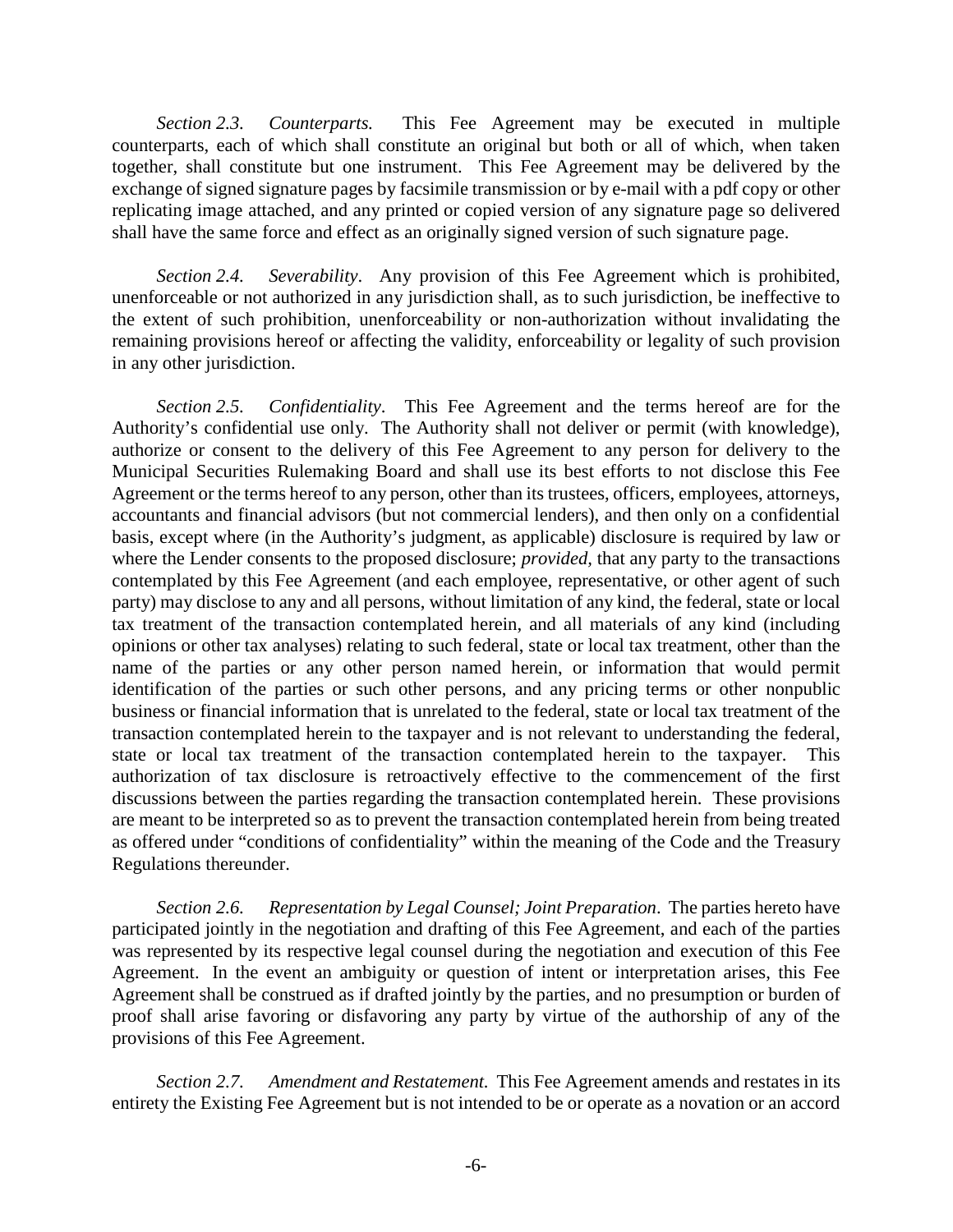and satisfaction of the Existing Fee Agreement or the obligations and liabilities of the Authority evidenced or provided for thereunder. The parties hereto agree that this Fee Agreement does not extinguish or discharge the obligations of the Authority or the Lender under the Existing Fee Agreement. Reference to this specific Fee Agreement need not be made in any agreement, document, instrument, letter, certificate, the Existing Fee Agreement itself, or any communication issued or made pursuant to or with respect to the Existing Fee Agreement, any reference to the Fee Agreement being sufficient to refer to the Existing Fee Agreement as amended and restated hereby, and more specifically, any and all references to the Fee Agreement in the Agreement shall mean this Fee Agreement.

[SIGNATURE PAGE FOLLOWS]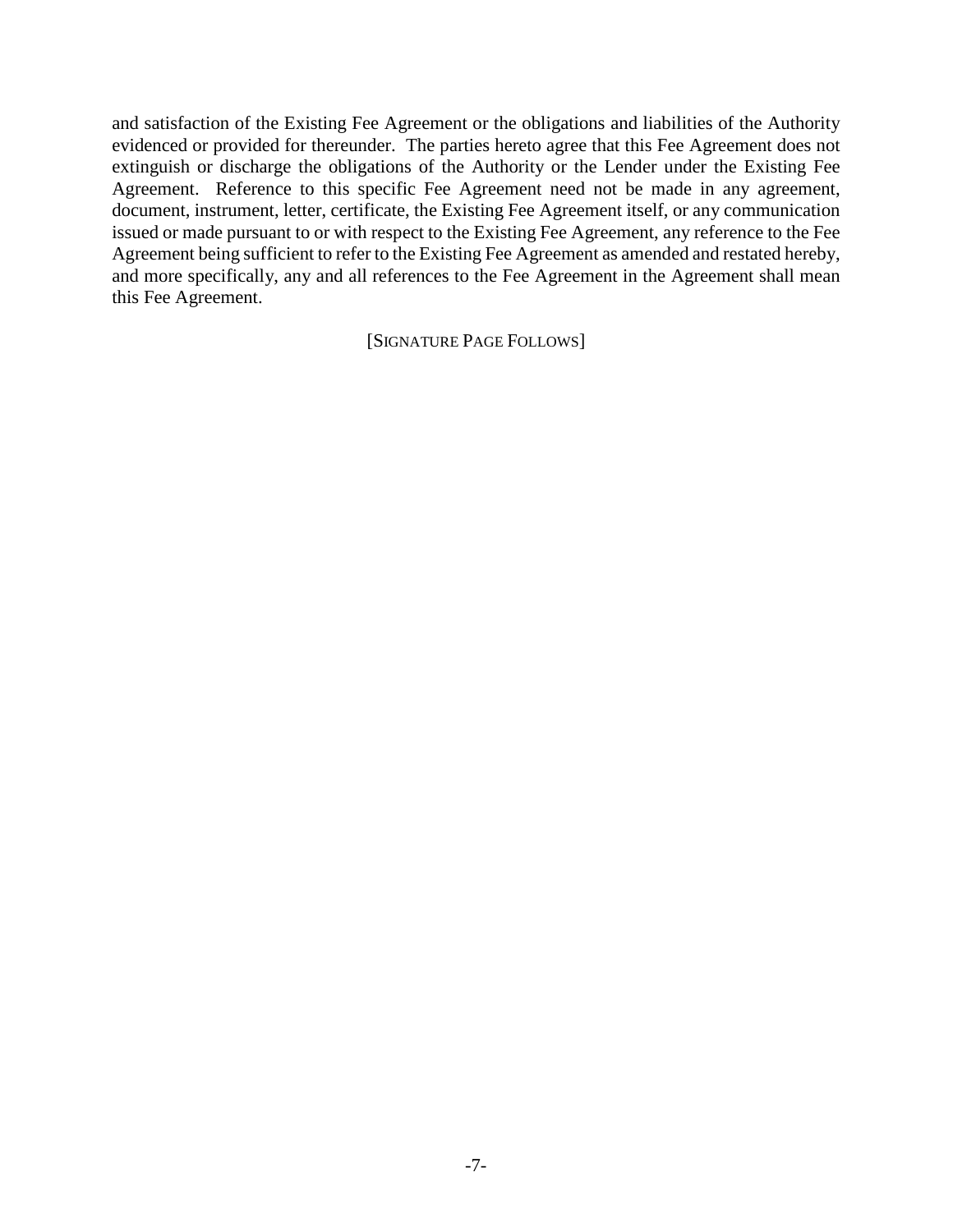IN WITNESS WHEREOF, the parties hereto have caused this Fee Agreement to be duly executed and delivered by their respective officers thereunto duly authorized as of date first written above.

HOUSING AUTHORITY OF THE CITY OF LOS ANGELES

By:  $\frac{\text{By:}}{\text{By:}}$ 

Name: Douglas Guthrie Title: President & CEO

CN FINANCING, INC.

By:  $\_\_$ 

Name: Ken Haber<br>Title: Senior Vice Senior Vice President

CITY NATIONAL BANK

By: \_\_\_\_\_\_\_\_\_\_\_\_\_\_\_\_\_\_\_\_\_\_\_\_\_\_\_\_\_\_\_\_\_\_\_

Name: Ken Haber Title: Senior Vice President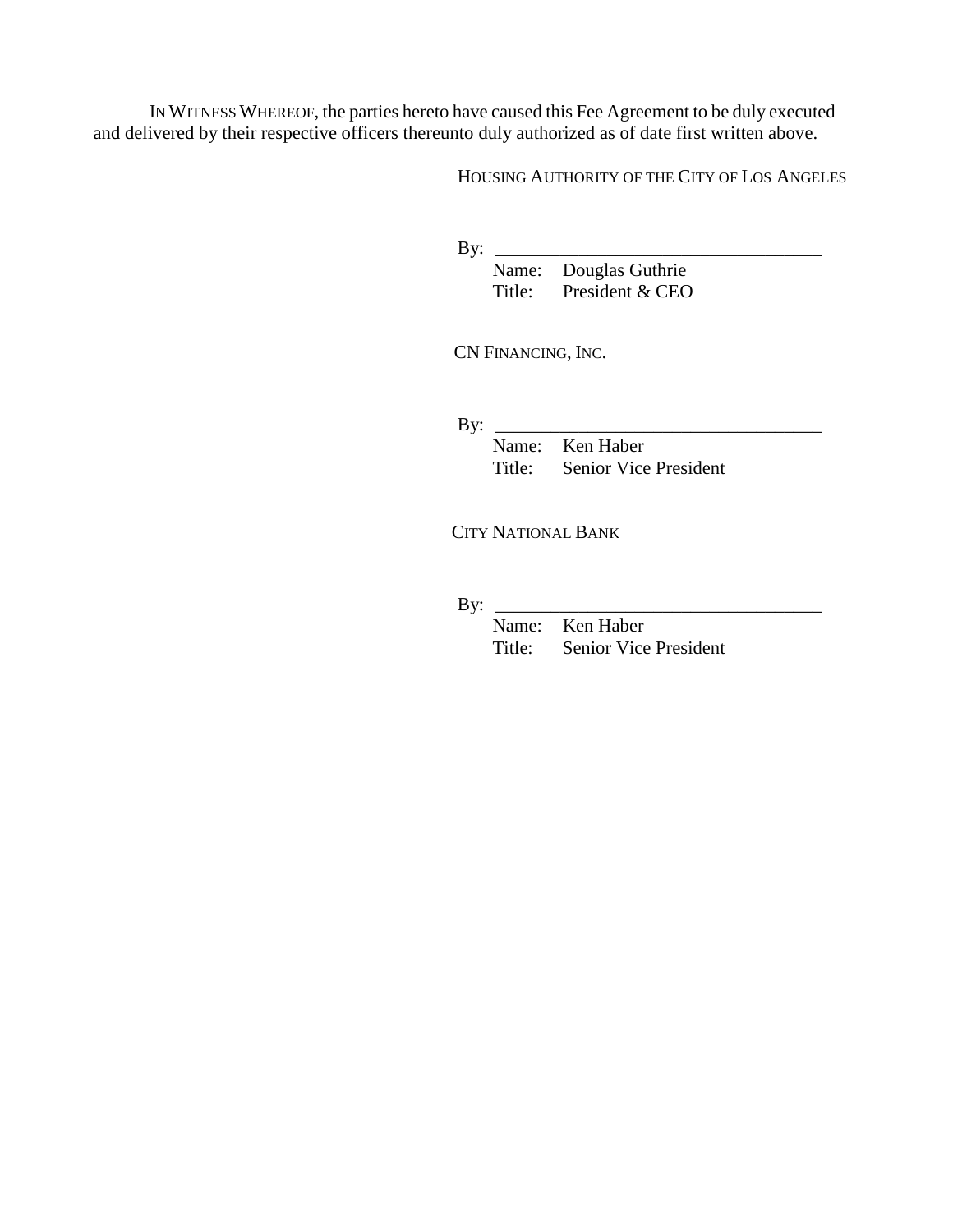#### **Attachment 4**

**First Amendment to Amended and Restated Revolving Credit Agreement**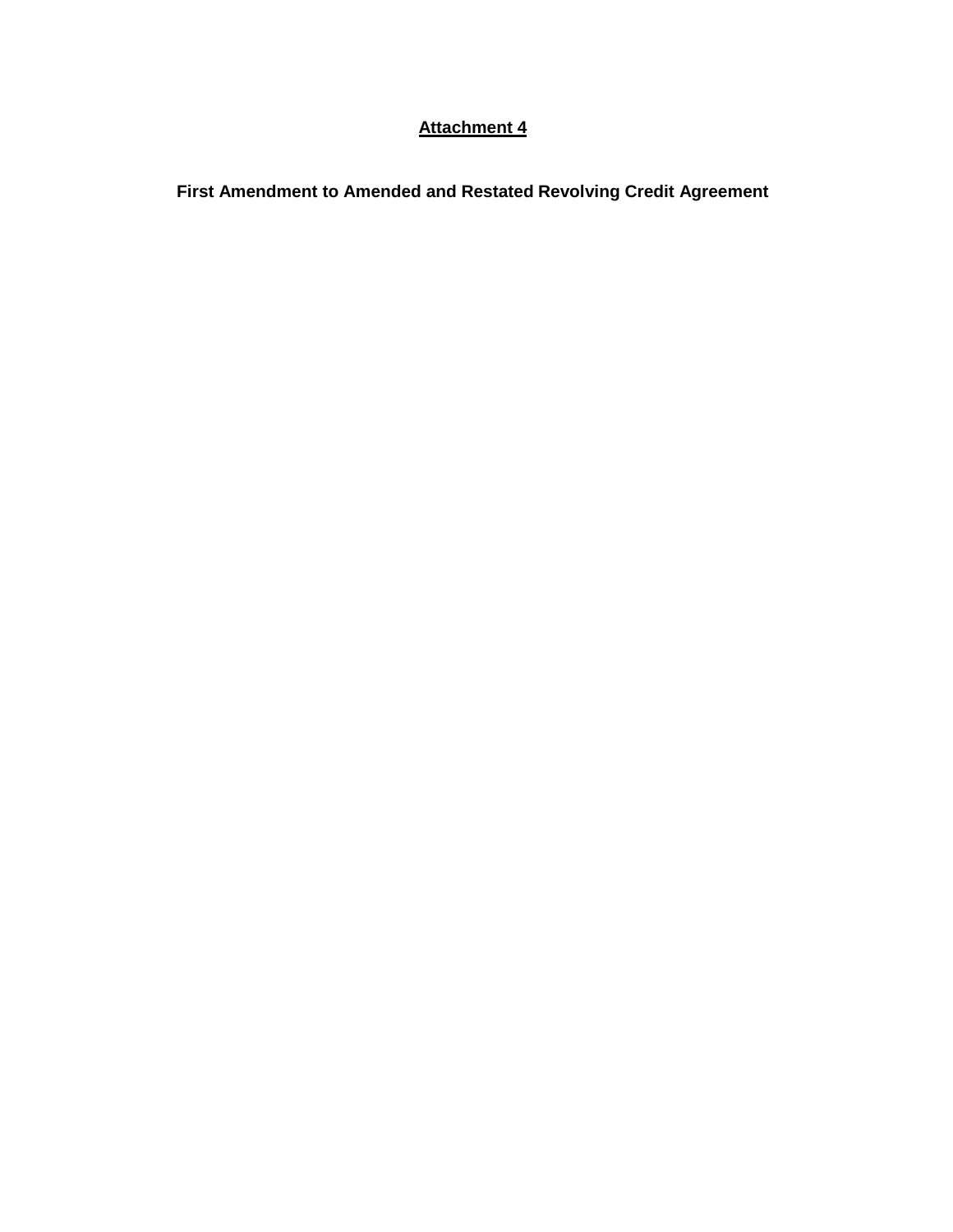#### **FIRST AMENDMENT TO AMENDED AND RESTATED REVOLVING CREDIT AGREEMENT**

This FIRST AMENDMENT TO AMENDED AND RESTATED REVOLVING CREDIT AGREEMENT (this *"Amendment"*) dated April [\_\_], 2022 (the *"Amendment Date"*), is among the HOUSING AUTHORITY OF THE CITY OF LOS ANGELES, a public body, corporate and politic (the *"Authority"*), CITY NATIONAL LENDER (the *"Taxable Lender"*) and CN FINANCING, INC. (the *"Tax-Exempt Lender"* and together with the Taxable Lender, the *"Lender"*). All capitalized terms used herein and not defined herein shall have the meanings set forth in the hereinafter defined Agreement.

#### **W ITNESSET H**

WHEREAS, the Authority and the Lender have previously entered into that certain Amended and Restated Revolving Credit Agreement dated as of December 1, 2021 (as amended, restated, supplemented or otherwise modified to date, the *"Agreement"*);

WHEREAS, pursuant to Section 8.01 of the Agreement, the Agreement may be amended by a written amendment thereto, executed by the Authority and the Lender; and

WHEREAS, the Authority has requested that certain amendments be made to the Agreement, and the Lender has agreed to make such amendments to the Agreement subject to the terms and conditions set forth herein.

NOW THEREFORE, in consideration of the premises, the parties hereto hereby agree as follows:

SECTION 1. AMENDMENTS.

Upon satisfaction of the conditions precedent set forth in Section 2 hereof, the Agreement shall be amended as follows:

1.01. Section 1.01 of the Agreement is hereby amended by the addition thereto of the following defined term to read as follows and to appear in the appropriate alphabetical sequence:

*"First Amendment Effective Date"* means April [\_\_], 2022.

1.02. The following defined terms set forth in Section 1.01 of the Agreement are hereby amended in their entireties and as so amended shall be restated to read as follows:

*"Available Commitment"* means, on any date, (i) from the First Amendment Effective Date to February 1, 2023, an initial amount equal to \$140,000,000 and (ii) thereafter, an initial amount equal to \$100,000,000, and in each case, such initial amount adjusted from time to time as follows: (a) downward in an amount equal to any Revolving Loan made to the Authority under the Tax-Exempt Revolving Loan Commitment and/or the Taxable Revolving Loan Commitment, as applicable; (b) upward in an amount equal to the principal amount of any Revolving Loan made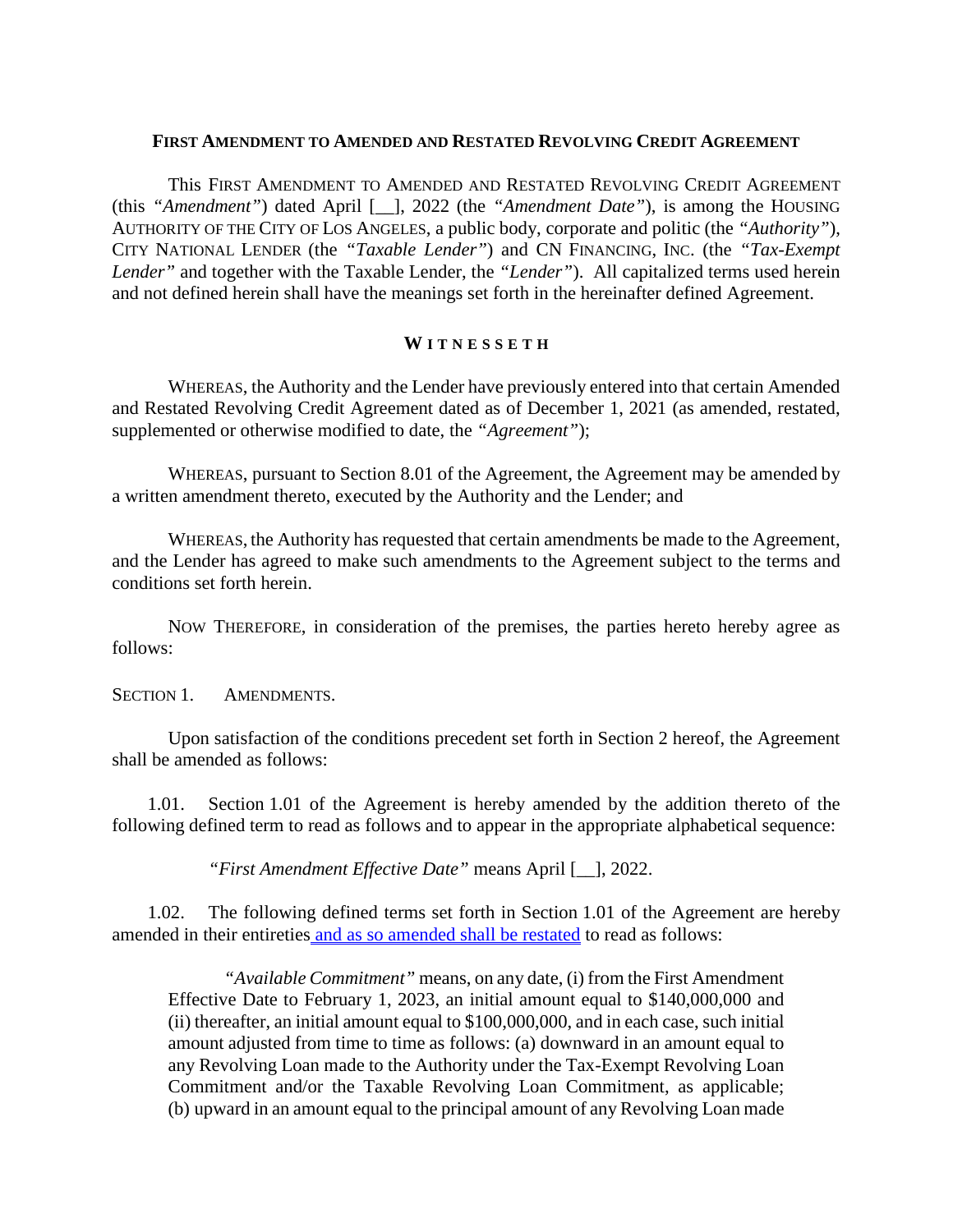to the Authority under the Tax-Exempt Revolving Loan Commitment and/or the Taxable Revolving Loan Commitment, as applicable, that is repaid or prepaid, as applicable, in the manner provided herein; (c) downward in an amount equal to any reduction thereof effected pursuant to Section 2.04 hereof; and (d) downward to zero upon the expiration or termination of the Available Commitment in accordance with the terms hereof; *provided,* that, after giving effect to any of the foregoing adjustments the Available Commitment shall (i) from the First Amendment Effective Date to February 1, 2023, never exceed \$140,000,000 and (ii) thereafter, never exceed \$100,000,000, in each case at any one time.

*"Fee Agreement"* means the Second Amended and Restated Fee and Interest Rate Agreement, dated April [\_\_], 2022, providing for payment of the Commitment Fee and other fees to be payable to the Lender related to the Revolving Loans, the Term Loans and this Agreement and for the determination of the Base Rate, the Tax-Exempt Rate and the Taxable Rate.

*"Revolving Commitment"* means the Lender's obligation to make Revolving Loans to the Authority pursuant to Section 2.01(b) hereof. The Revolving Commitment on the First Amendment Effective Date shall initially be \$140,000,000 and from and after February 1, 2023, an initial amount equal to \$100,000,000.

*"Taxable Note"* means the Amended and Restated Taxable Note dated April [\_\_], 2022, of the Authority in favor of the Taxable Lender evidencing the outstanding Taxable Revolving Loans and the Taxable Term Loan made by the Taxable Lender and substantially in the form of Exhibit B-2 hereto.

*"Taxable Revolving Loan Commitment"* means, on any date, (i) from the First Amendment Effective Date to February 1, 2023, an initial amount equal to \$140,000,000 and (ii) thereafter, an initial amount equal to \$100,000,000, and in each case such initial amount adjusted from time to time as follows: (a) downward an amount equal to any Revolving Loan made to the Authority under the Tax-Exempt Revolving Loan Commitment and/or the Taxable Revolving Loan Commitment, as applicable; (b) upward in an amount equal the principal amount of any Revolving Loan made to the Authority under the Tax-Exempt Revolving Loan Commitment and/or the Taxable Revolving Loan Commitment, as applicable, that is repaid, prepaid or canceled, as applicable, in the manner provided herein; (c) downward in an amount equal to any reduction thereof effected pursuant to Section 2.04 hereof; and (d) downward to zero upon the expiration or termination of the Available Commitment in accordance with the terms hereof; *provided,* that, after giving effect to any of the foregoing adjustments the Taxable Revolving Loan Commitment together with the Tax-Exempt Revolving Loan Commitment shall (i) from the First Amendment Effective Date to February 1, 2023, never exceed \$140,000,000 and (ii) thereafter, never exceed \$100,000,000, in each case at any one time.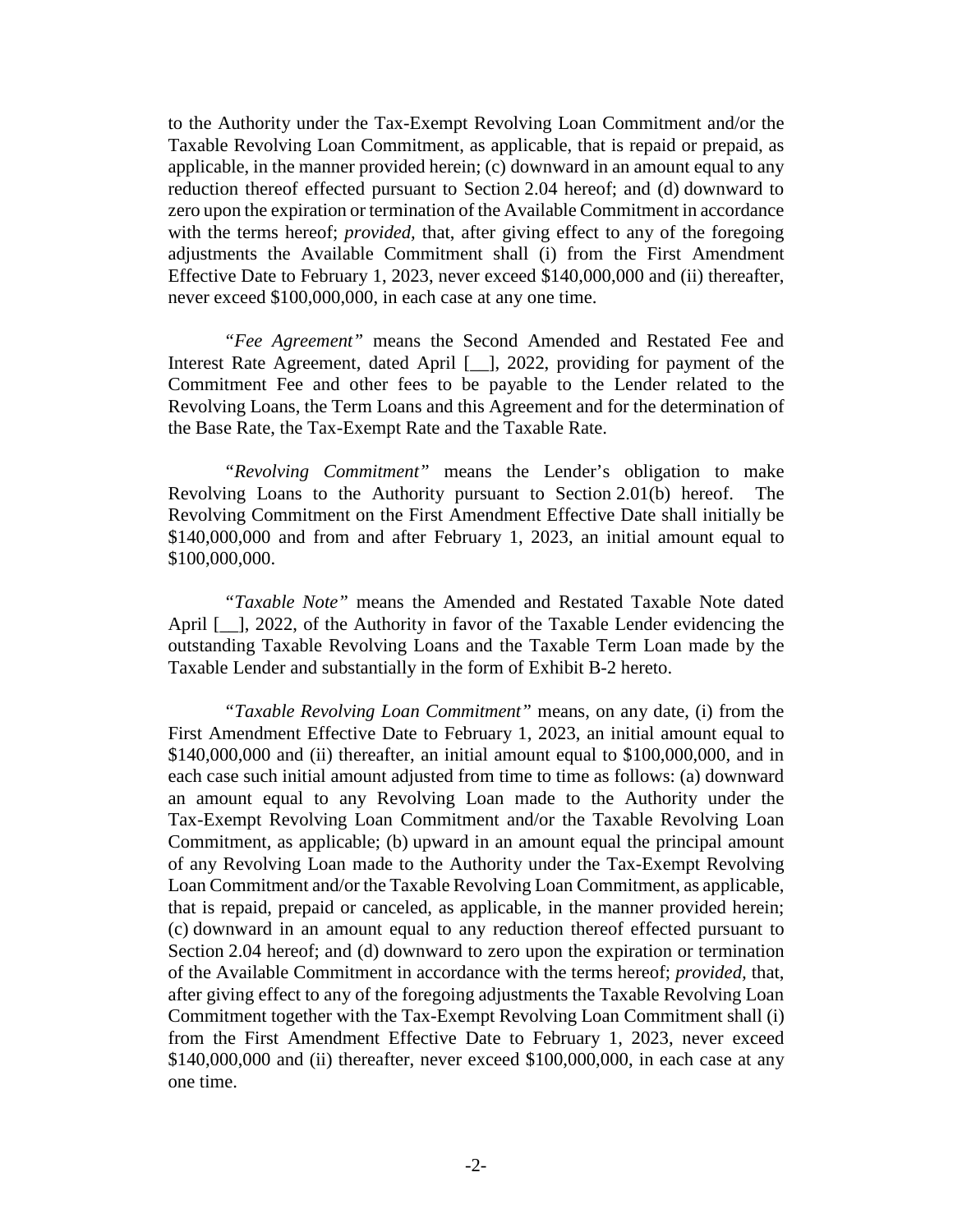*"Tax-Exempt Note"* means the Amended and Restated Tax-Exempt Note dated April [\_\_], 2022, of the Authority in favor of the Tax-Exempt Lender evidencing the outstanding Tax-Exempt Revolving Loans and the Tax-Exempt Term Loans made by the Tax-Exempt Lender and substantially in the form of Exhibit B-1 hereto.

*"Tax-Exempt Revolving Loan Commitment"* means, on any date, (i) from the First Amendment Effective Date to February 1, 2023, an initial amount equal to \$140,000,000 and (ii) thereafter, an initial amount equal to \$100,000,000, and in each case such initial amount adjusted from time to time as follows: (a) downward in an amount equal to any Revolving Loan made to the Authority under the Tax-Exempt Revolving Loan Commitment and the Taxable Revolving Loan Commitment, as applicable; (b) upward in an amount equal to the principal amount of any Revolving Loan made to the Authority under the Tax-Exempt Revolving Loan Commitment and/or the Taxable Revolving Loan Commitment, as applicable, that is repaid, prepaid or canceled, as applicable, in the manner provided herein; (c) downward in an amount equal to any reduction thereof effected pursuant to Section 2.04 hereof; and downward to zero upon the expiration or termination of the Available Commitment in accordance with the terms hereof; *provided,* that, after giving effect to any of the foregoing adjustments the Tax-Exempt Revolving Loan Commitment together with the Taxable Revolving Loan Commitment shall (i) from the First Amendment Effective Date to February 1, 2023, never exceed \$140,000,000 and (ii) thereafter, never exceed \$100,000,000, in each case at any one time.

1.03. Exhibits B-1 and B-2 of the Agreement are hereby amended and restated in their entireties as set forth in Exhibits A-1 and A-2 attached hereto.

SECTION 2. LOANS OUTSTANDING ON THE FIRST AMENDMENT EFFECTIVE DATE.

For the avoidance of doubt, any Loans outstanding prior to the First Amendment Effective Date shall continue to bear interest in accordance with the terms of the Agreement and the Fee Agreement as in effect prior to the First Amendment Effective Date until the next succeeding Rate Reset Date, and then, at such time, any such Loans shall be converted to Loans that bear interest at the rates of interest in accordance with the terms of the Agreement, as amended by this Amendment, and the Fee Agreement.

#### SECTION 3. CONDITIONS PRECEDENT.

This Amendment shall become effective on the Amendment Date subject to the satisfaction of or waiver by the Lender of all of the following conditions precedent (such satisfaction to be evidenced by the Lender's execution and delivery of this Amendment):

3.01. Delivery by the Authority to the Lender of an executed counterpart of this Amendment and the Fee Letter, and the original Notes.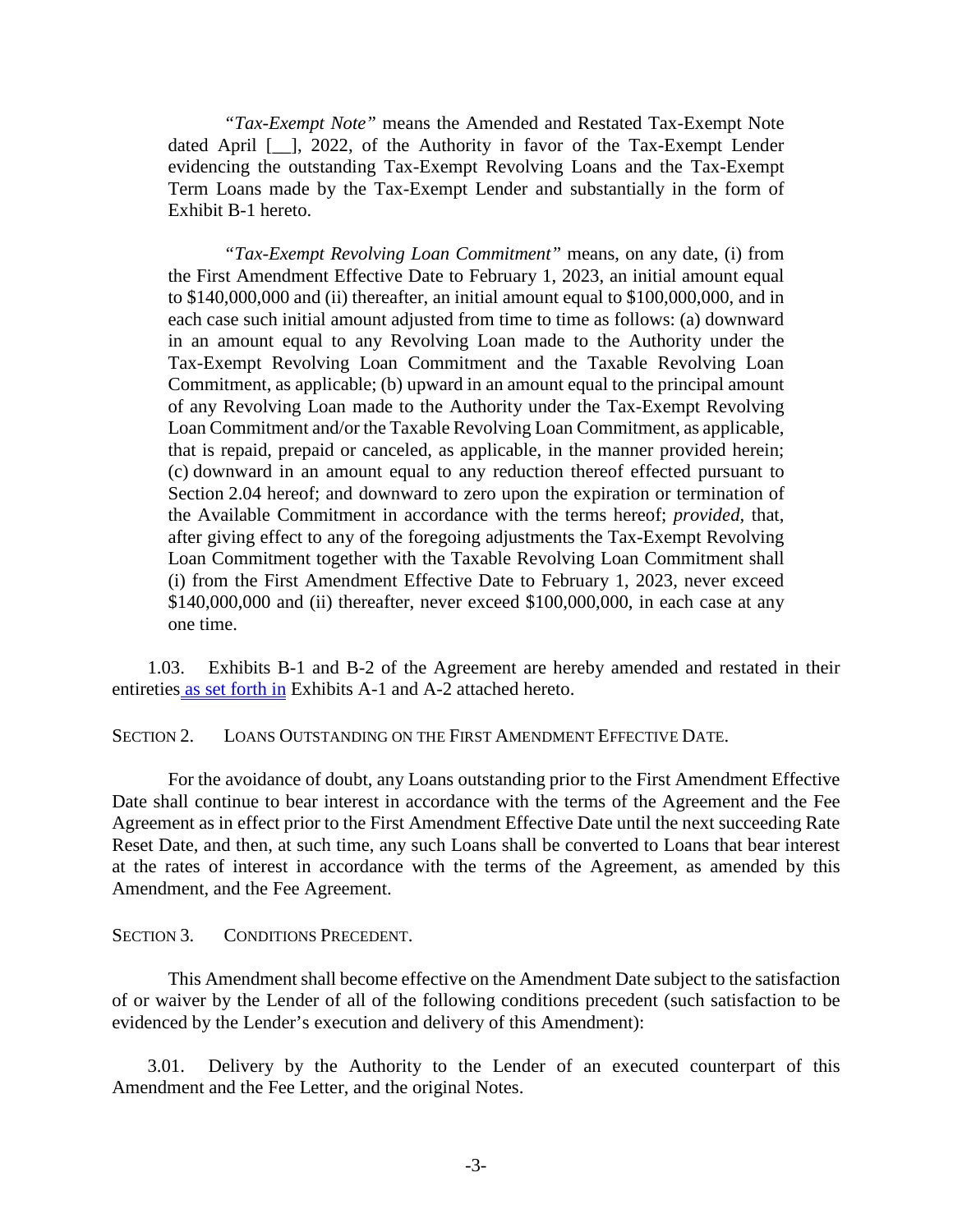3.02. Delivery to the Lender of an opinion of counsel to the Authority, addressed to the Lender, which shall include an opinion that interest on the Tax-Exempt Revolving Loans are not includible in the gross income of the holder of Bond Counsel with respect to the tax-exempt status of any Tax-Exempt Revolving Loan and the Tax-Exempt Note, in form and substance satisfactory to the Lender and Lender Counsel.

3.03. Receipt by the Lender of a certified copy of the authorizing resolution of the Authority approving the execution and delivery and performance of its obligations under the Agreement, as amended by this Amendment, the Fee Letter and the Notes.

3.04. Receipt by the Lender of a customary certificate executed by appropriate officers of the Authority including the incumbency and signature of the officer of the Authority executing this Amendment, the Fee Letter and the Notes.

3.05. Payment directly to Chapman and Cutler LLP, legal counsel to the Lender (*"Lender Counsel"*) within thirty (30) days of receipt of an invoice from Lender Counsel, of the reasonable legal fees and expenses of Lender Counsel.

3.06. All other legal matters pertaining to the execution and delivery of this Amendment shall be satisfactory to the Lender and Lender Counsel.

SECTION 4. REPRESENTATIONS AND WARRANTIES OF THE AUTHORITY.

4.01. The Authority hereby represents and warrants that the following statements shall be true and correct as of the date hereof:

(a) the representations and warranties of the Authority contained in Article 5 of the Agreement and in each of the Related Documents are true and correct on and as of the date hereof as though made on and as of such date (except to the extent the same expressly relate to an earlier date and except that the representations contained in Sections 5.12 and 5.22 of the Agreement shall be deemed to refer to the most recent financial statements of the Authority delivered to the Lender pursuant to Section 6.01 of the Agreement); and

(b) no Default or Event of Default has occurred and is continuing or would result from the execution of this Amendment.

4.02. In addition to the representations given in Article 5 of the Agreement, the Authority hereby represents and warrants as follows:

(a) The execution, delivery and performance by the Authority of this Amendment, the Fee Letter and the Notes, and the performance by the Authority of the Agreement, as amended hereby, are within its powers, have been duly authorized by all necessary action and do not contravene any law, rule or regulation, any judgment, order or decree or any contractual restriction binding on or affecting the Authority.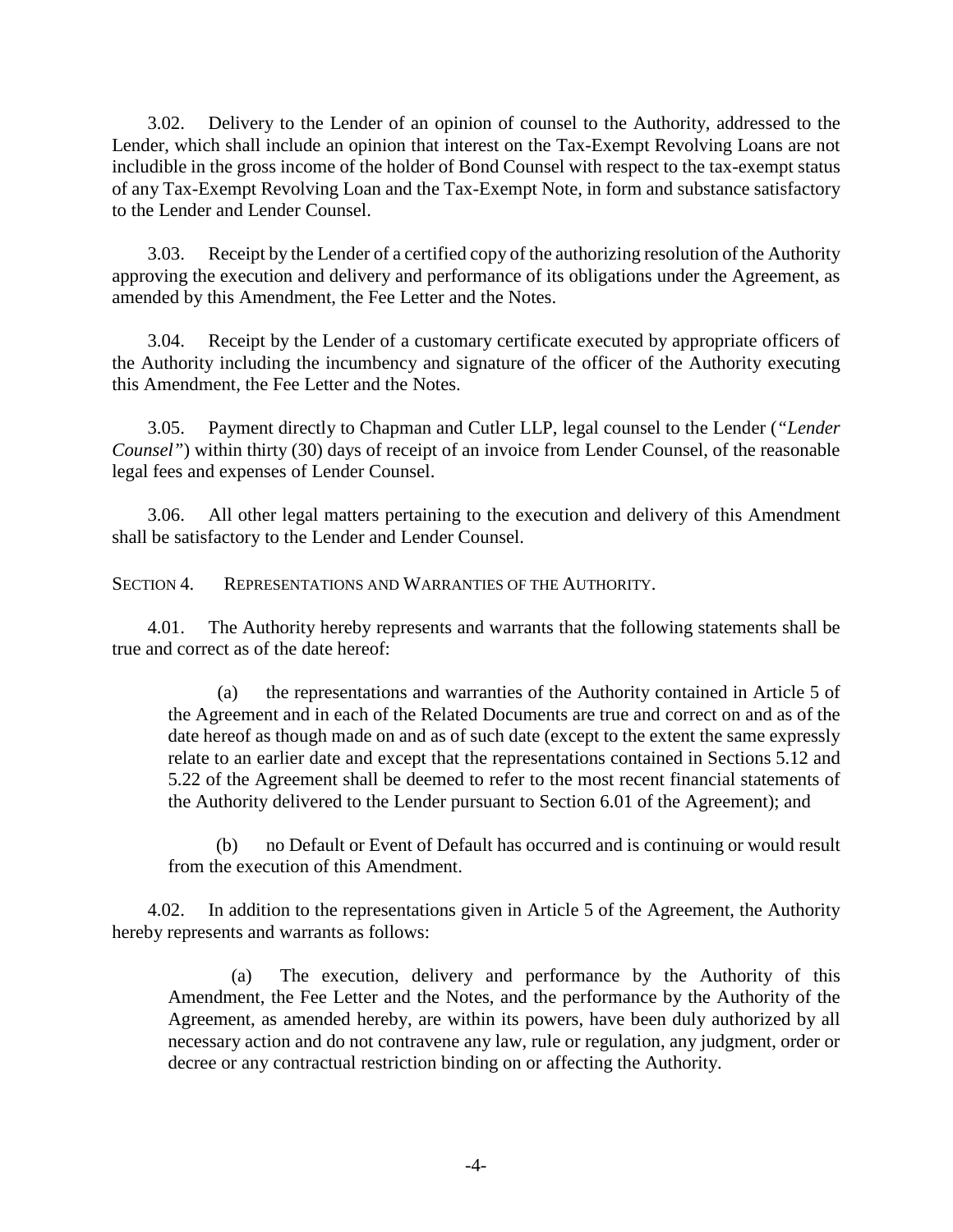(b) No authorization, approval or other action by, and no notice to or filing with, any governmental authority or regulatory body is required for the due execution, delivery and performance by the Authority of this Amendment, the Fee Letter and the Notes or the performance by the Authority of the Agreement, as amended hereby.

(c) This Amendment, the Fee Letter and the Notes have been duly executed and delivered and this Amendment, the Fee Letter and the Notes, and the Agreement, as amended hereby, constitute legal, valid and binding obligations of the Authority enforceable against the Authority in accordance with their respective terms, except that (i) the enforcement thereof may be limited by bankruptcy, reorganization, insolvency, liquidation, moratorium and other laws relating to or affecting the enforcement of creditors' rights and remedies generally, as the same may be applied in the event of the bankruptcy, reorganization, insolvency, liquidation or similar situation of the Authority, and (ii) no representation or warranty is expressed as to the availability of equitable remedies.

#### SECTION 5. MISCELLANEOUS.

Except as specifically amended herein, the Agreement shall continue in full force and effect in accordance with its original terms. Reference to this specific Amendment need not be made in any note, document, agreement, letter, certificate, the Agreement or any communication issued or made subsequent to or with respect to the Agreement, it being hereby agreed that any reference to the Agreement shall be sufficient to refer to the Agreement, as hereby amended. In case any one or more of the provisions contained herein should be invalid, illegal or unenforceable in any respect, the validity, legality and enforceability of the remaining provisions contained herein shall not in any way be affected or impaired hereby. IRRESPECTIVE OF THE PLACE OF EXECUTION AND/OR DELIVERY, THIS AMENDMENT SHALL BE GOVERNED BY, AND SHALL BE CONSTRUED IN ACCORDANCE WITH, THE LAWS OF THE STATE OF CALIFORNIA AND SHALL BE SUBJECT TO SECTION 8.10 OF THE AGREEMENT.

This Amendment amends the Agreement but is not intended to be or operate as a novation or an accord and satisfaction of the Agreement or any other Related Document or the indebtedness, obligations and liabilities of the Authority evidenced or provided for thereunder. This Amendment does not extinguish the obligations for the payment of money outstanding under the Agreement or any other Related Document or discharge or release the obligations or the liens or priority of any pledge or any other security therefor.

This Amendment may be simultaneously executed in several counterparts, each of which shall be an original and all of which shall constitute but one and the same instrument. This Amendment may be delivered by the exchange of signed signature pages by facsimile transmission or by e-mail with a pdf copy or other replicating image attached, and any printed or copied version of any signature page so delivered shall have the same force and effect as an originally signed version of such signature page.

#### [SIGNATURE PAGE TO FOLLOW]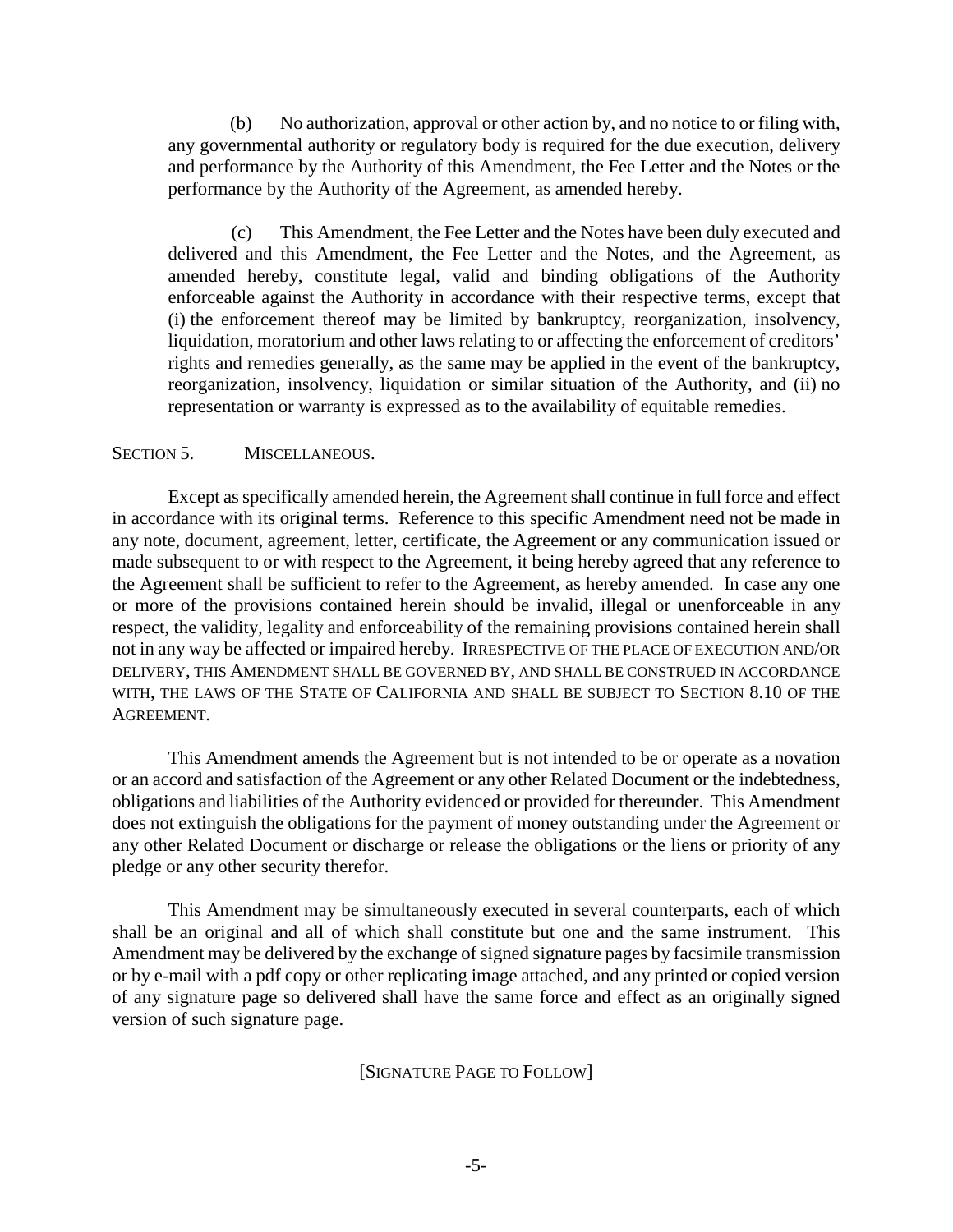IN WITNESS WHEREOF, the parties hereto have caused this Amendment to be duly executed and delivered by their respective officers hereunto duly authorized as of the Amendment Date.

HOUSING AUTHORITY OF THE CITY OF LOS ANGELES

By:\_\_\_\_\_\_\_\_\_\_\_\_\_\_\_\_\_\_\_\_\_\_\_\_\_\_\_\_\_\_\_\_\_

 Name: Douglas Guthrie Title: President & CEO

CN FINANCING, INC.

By:\_\_\_\_\_\_\_\_\_\_\_\_\_\_\_\_\_\_\_\_\_\_\_\_\_\_\_\_\_\_\_\_\_

Name: Ken Haber Title: Senior Vice President

CITY NATIONAL BANK

By:\_\_\_\_\_\_\_\_\_\_\_\_\_\_\_\_\_\_\_\_\_\_\_\_\_\_\_\_\_\_\_\_\_

Name: Ken Haber Title: Senior Vice President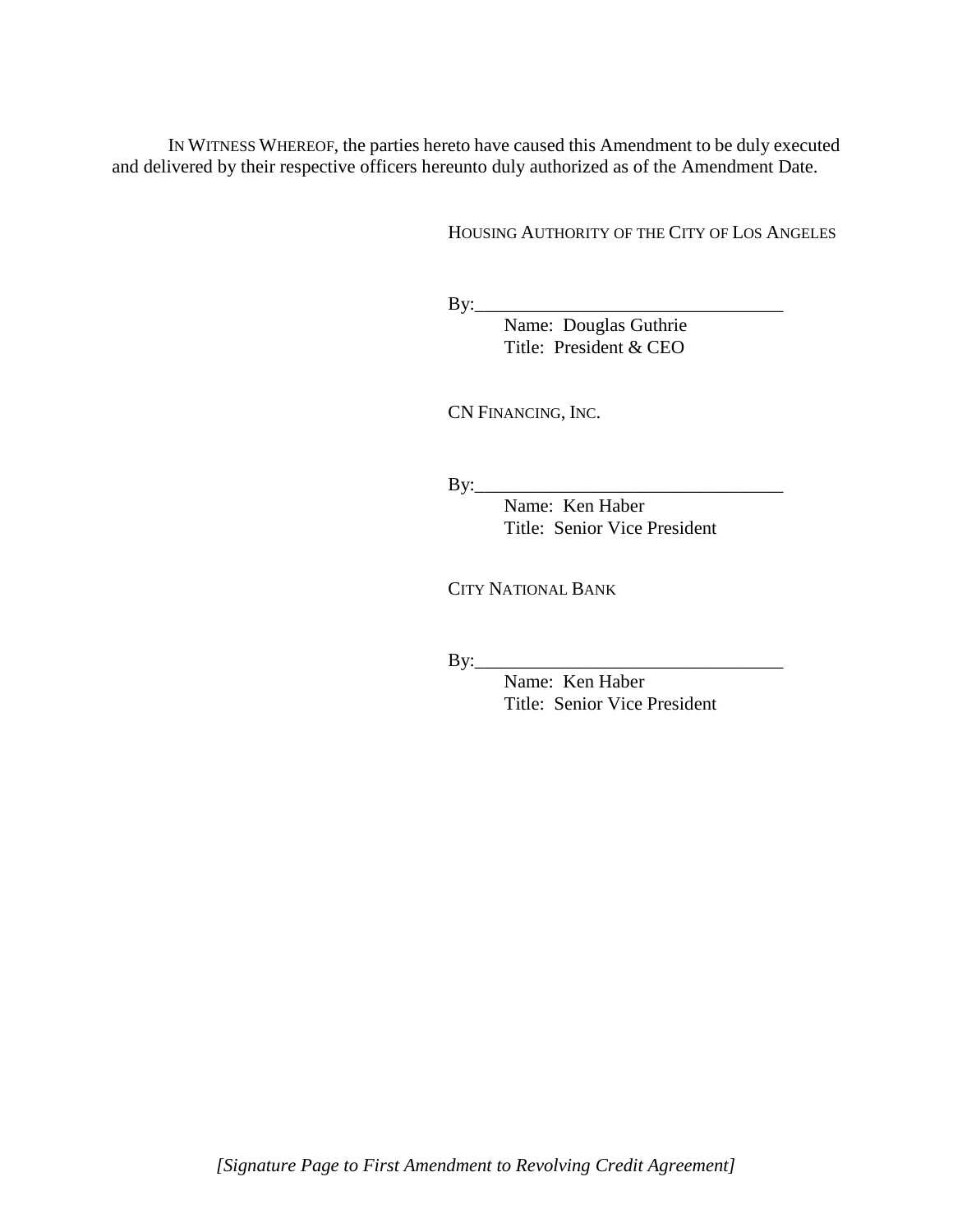#### **EXHIBIT A-1**

#### **THE TRANSFERABILITY OF THIS NOTE IS SUBJECT TO THE LIMITATIONS ON TRANSFER SET FORTH IN SECTION 8.06 OF THE HEREINAFTER DEFINED AGREEMENT**

#### **FORM OF AMENDED AND RESTATED TAX-EXEMPT NOTE**

Not to exceed \$140,000,000 April [\_], 2022

FOR VALUE RECEIVED, the undersigned the Housing Authority of the City of Los Angeles (the *"Authority"*), hereby promises to pay to CN Financing, Inc., or registered assigns (the *"Tax-Exempt Lender"*), in accordance with the provisions of the Agreement (as hereinafter defined), the principal outstanding amount of each Tax-Exempt Revolving Loan and the Tax-Exempt Term Loan from time to time made by the Tax-Exempt Lender to the Authority under that certain Amended and Restated Revolving Credit Agreement, dated as of December 1, 2021 (as amended, restated, extended, supplemented or otherwise modified in writing from time to time, the *"Agreement"*; the terms defined therein being used herein as therein defined), among the Authority, City National Bank and the Tax-Exempt Lender, in accordance with the terms of the Agreement.

The Authority promises to pay interest on the unpaid principal amount of each Tax-Exempt Revolving Loan and the Tax-Exempt Term Loan from the date of such Tax-Exempt Revolving Loan and the Tax-Exempt Term Loan until such principal amount is paid in full, at such interest rates and at such times as provided in the Agreement. All payments of principal and interest shall be made to the Tax-Exempt Lender in Dollars in immediately available funds at the Tax-Exempt Lender's Lending Office. If any amount is not paid in full when due hereunder, such unpaid amount shall bear interest, to be paid upon demand, from the due date thereof until the date of actual payment (and before as well as after judgment) computed at the per annum rate set forth in the Agreement.

This Amended and Restated Tax-Exempt Note is the Tax-Exempt Note referred to in the Agreement, is entitled to the benefits thereof and may be prepaid in whole or in part subject to the terms and conditions provided therein. Upon the occurrence and continuation of one or more of the Events of Default specified in the Agreement, all amounts then remaining unpaid on this Amended and Restated Tax-Exempt Note shall become, or may be declared to be, immediately due and payable all as provided in the Agreement. The Tax-Exempt Revolving Loans and the Tax-Exempt Term Loan made by the Tax-Exempt Lender shall be evidenced by one or more loan accounts or records maintained by the Tax-Exempt Lender in the ordinary course of business. The Tax-Exempt Lender may also attach schedules to this Amended and Restated Tax-Exempt Note and endorse thereon the date, amount and maturity of its Tax-Exempt Revolving Loans and the Tax-Exempt Term Loan and payments with respect thereto.

This Amended and Restated Tax-Exempt Note amends and restates in its entirety the existing Authority's Tax-Exempt Note dated December 20, 2021 (the "*Existing Tax-Exempt Note*"), and from and after April [\_], 2022, all references made to the Existing Tax-Exempt Note in any Related Document or in any other instrument or document shall without more, be deemed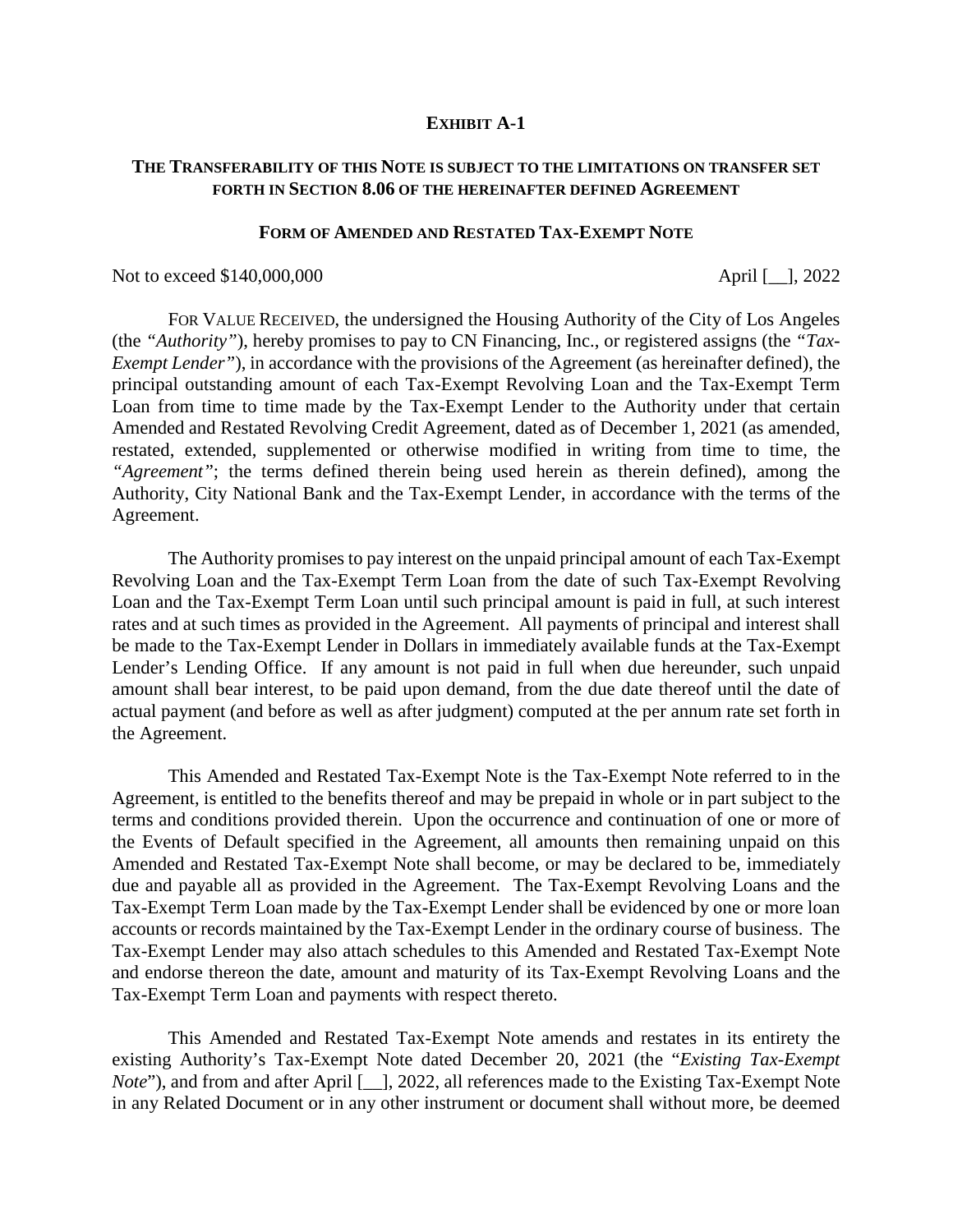to refer to this Amended and Restated Tax-Exempt Note. This Amended and Restated Tax-Exempt Note shall become effective and supersede all provisions of the Existing Tax-Exempt Note upon the issuance of this Amended and Restated Tax-Exempt Note by the Authority and the fulfillment of all conditions precedent hereof but is not intended to be or operate as a novation or an accord and satisfaction of the Existing Tax-Exempt Note or the indebtedness, obligations and liabilities of the Authority evidenced or provided for thereunder.

The Authority, for itself, its successors and assigns, hereby waives diligence, presentment, protest and demand and notice of protest, demand, dishonor and non-payment of this Amended and Restated Tax-Exempt Note.

Delivery of an executed counterpart of a signature page of this Amended and Restated Tax-Exempt Note by fax transmission or other electronic mail transmission (*e.g.,* "pdf" or "tif") shall be effective as delivery of a manually executed counterpart of this Amended and Restated Tax-Exempt Note.

HOUSING AUTHORITY OF THE CITY OF LOS ANGELES

By:\_\_\_\_\_\_\_\_\_\_\_\_\_\_\_\_\_\_\_\_\_\_\_\_\_\_\_\_\_\_\_\_\_

| Name <sup>.</sup> |  |
|-------------------|--|
| Title:            |  |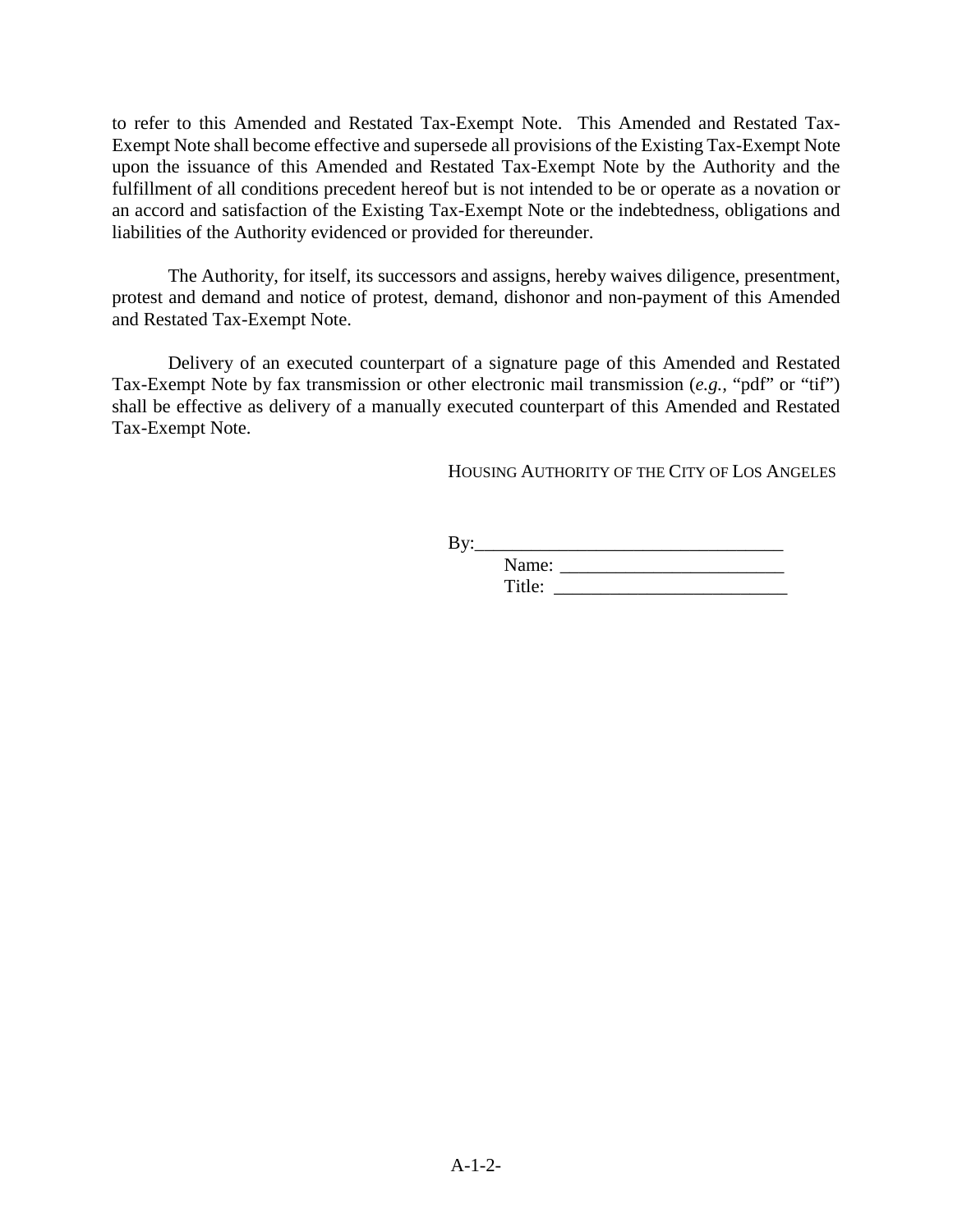|             |                | <b>AMOUNT OF</b>          |                    |                  |
|-------------|----------------|---------------------------|--------------------|------------------|
|             |                | PRINCIPAL OR              | <b>OUTSTANDING</b> |                  |
|             | AMOUNT OF LOAN | <b>INTEREST PAID THIS</b> | PRINCIPAL BALANCE  |                  |
| <b>DATE</b> | <b>MADE</b>    | <b>DATE</b>               | THIS DATE          | NOTATION MADE BY |
|             |                |                           |                    |                  |
|             |                |                           |                    |                  |
|             |                |                           |                    |                  |
|             |                |                           |                    |                  |
|             |                |                           |                    |                  |
|             |                |                           |                    |                  |
|             |                |                           |                    |                  |
|             |                |                           |                    |                  |
|             |                |                           |                    |                  |
|             |                |                           |                    |                  |
|             |                |                           |                    |                  |
|             |                |                           |                    |                  |
|             |                |                           |                    |                  |
|             |                |                           |                    |                  |
|             |                |                           |                    |                  |
|             |                |                           |                    |                  |
|             |                |                           |                    |                  |
|             |                |                           |                    |                  |
|             |                |                           |                    |                  |
|             |                |                           |                    |                  |

#### TAX-EXEMPT REVOLVING LOANS, TAX-EXEMPT TERM LOAN AND PAYMENTS WITH RESPECT THERETO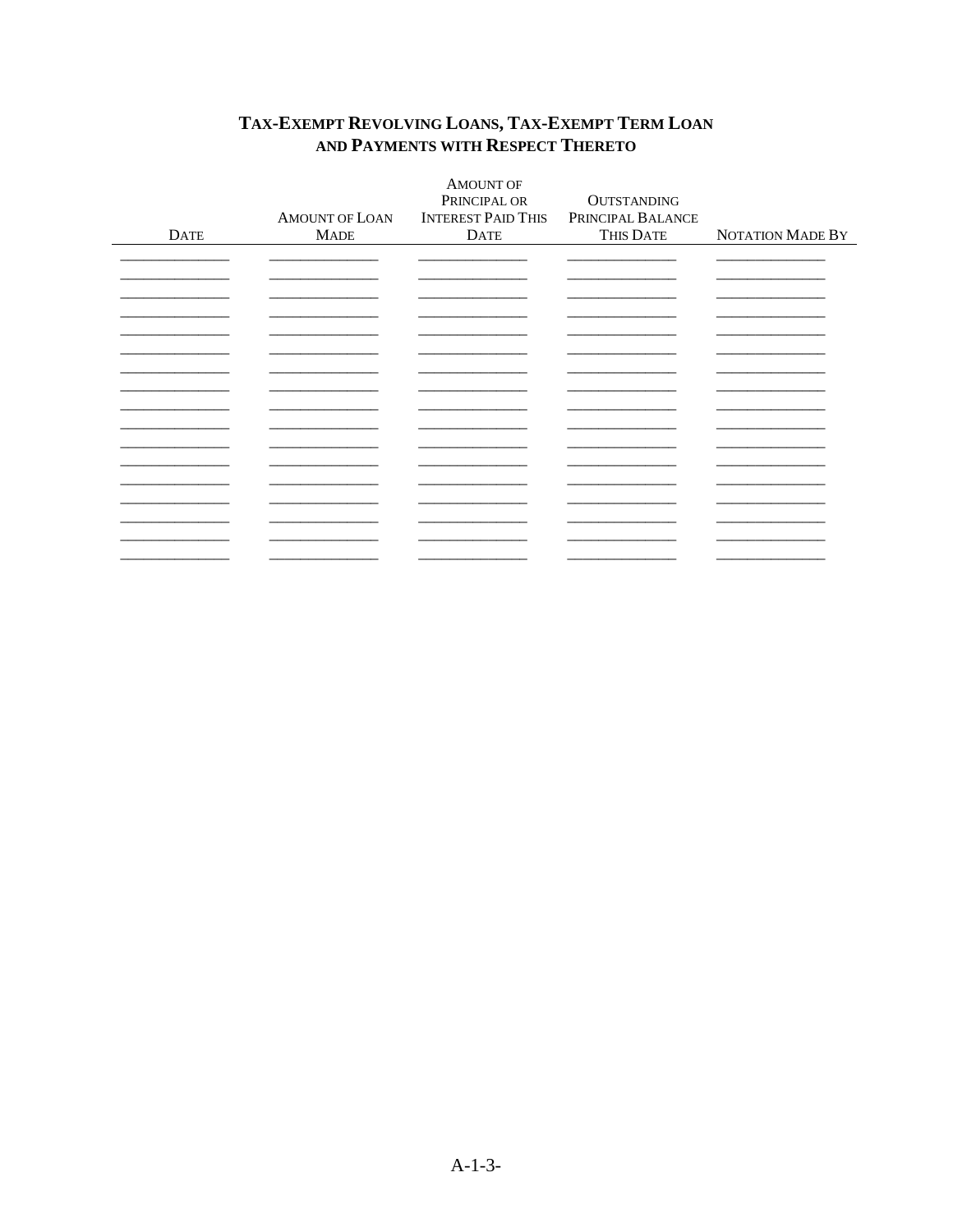#### **EXHIBIT A-2**

#### **THE TRANSFERABILITY OF THIS NOTE IS SUBJECT TO THE LIMITATIONS ON TRANSFER SET FORTH IN SECTION 8.06 OF THE HEREINAFTER DEFINED AGREEMENT**

#### **FORM OF AMENDED AND RESTATED TAXABLE NOTE**

#### Not to exceed \$140,000,000 April [\_\_], 2022

FOR VALUE RECEIVED, the undersigned the Housing Authority of the City of Los Angeles (the *"Authority"*), hereby promises to pay to City National Bank, or registered assigns (the *"Taxable Lender"*), in accordance with the provisions of the Agreement (as hereinafter defined), the principal outstanding amount of each Taxable Revolving Loan and the Taxable Term Loan from time to time made by the Taxable Lender to the Authority under that certain Amended and Restated Revolving Credit Agreement, dated as of December 1, 2021 (as amended, restated, extended, supplemented or otherwise modified in writing from time to time, the *"Agreement"*; the terms defined therein being used herein as therein defined), among the Authority, CN Financing, Inc. and the Taxable Lender, in accordance with the terms of the Agreement.

The Authority promises to pay interest on the unpaid principal amount of each Taxable Revolving Loan and the Taxable Term Loan from the date of such Taxable Revolving Loan and the Taxable Term Loan until such principal amount is paid in full, at such interest rates and at such times as provided in the Agreement. All payments of principal and interest shall be made to the Taxable Lender in Dollars in immediately available funds at the Taxable Lender's Lending Office. If any amount is not paid in full when due hereunder, such unpaid amount shall bear interest, to be paid upon demand, from the due date thereof until the date of actual payment (and before as well as after judgment) computed at the per annum rate set forth in the Agreement.

This Amended and Restated Taxable Note is the Taxable Note referred to in the Agreement, is entitled to the benefits thereof and may be prepaid in whole or in part subject to the terms and conditions provided therein. Upon the occurrence and continuation of one or more of the Events of Default specified in the Agreement, all amounts then remaining unpaid on this Amended and Restated Taxable Note shall become, or may be declared to be, immediately due and payable all as provided in the Agreement. The Taxable Revolving Loans and the Taxable Term Loan made by the Taxable Lender shall be evidenced by one or more loan accounts or records maintained by the Taxable Lender in the ordinary course of business. The Taxable Lender may also attach schedules to this Amended and Restated Taxable Note and endorse thereon the date, amount and maturity of its Taxable Revolving Loans and the Taxable Term Loan and payments with respect thereto.

This Amended and Restated Taxable Note amends and restates in its entirety the existing Authority's Taxable Note dated December 20, 2021 (the "*Existing Taxable Note*"), and from and after April [1, 2022, all references made to the Existing Taxable Note in any Related Document or in any other instrument or document shall without more, be deemed to refer to this Amended and Restated Taxable Note. This Amended and Restated Taxable Note shall become effective and supersede all provisions of the Existing Taxable Note upon the issuance of this Amended and Restated Taxable Note by the Authority and the fulfillment of all conditions precedent hereof but is not intended to be or operate as a novation or an accord and satisfaction of the Existing Taxable Note or the indebtedness, obligations and liabilities of the Authority evidenced or provided for thereunder.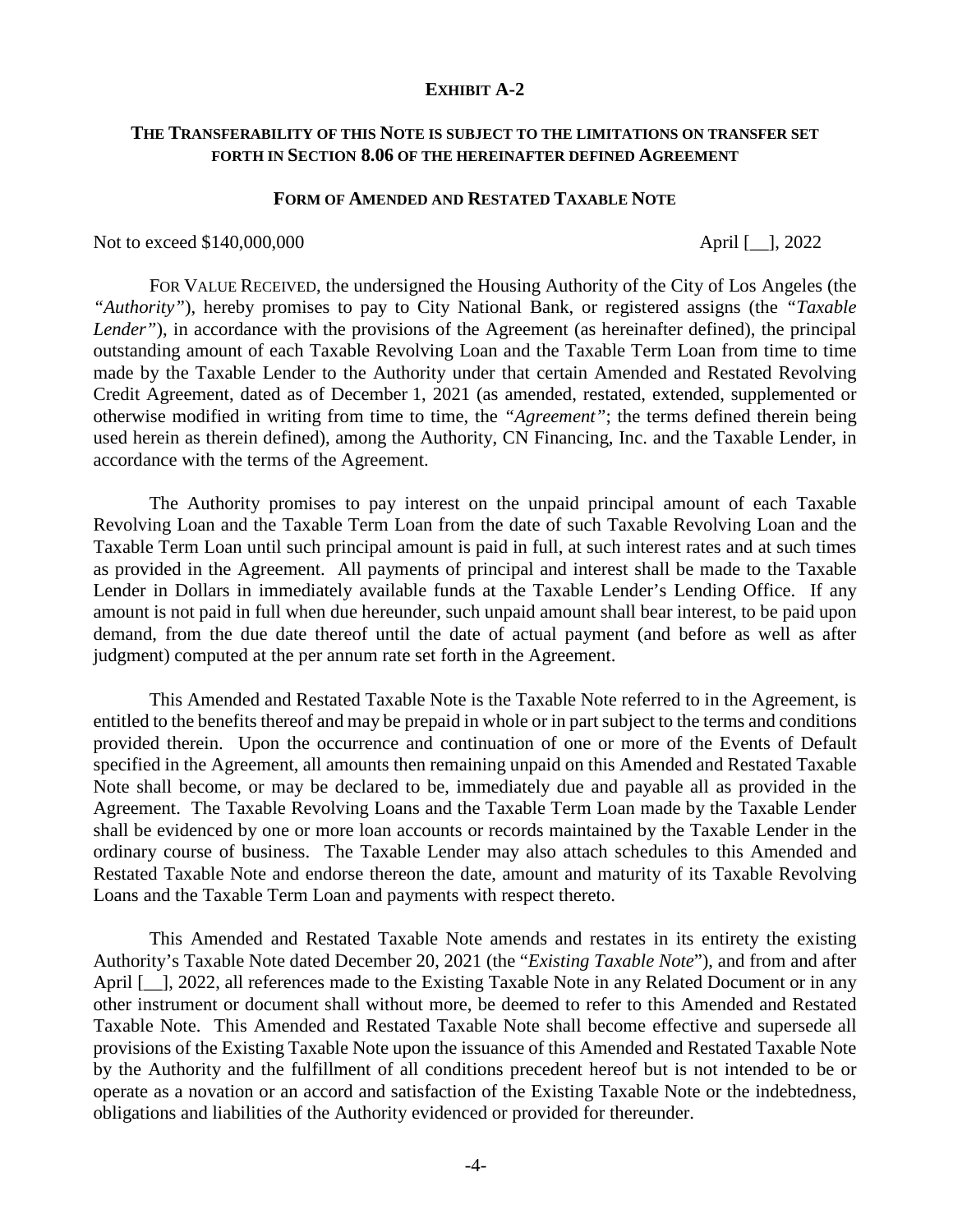The Authority, for itself, its successors and assigns, hereby waives diligence, presentment, protest and demand and notice of protest, demand, dishonor and non-payment of this Amended and Restated Taxable Note.

Delivery of an executed counterpart of a signature page of this Amended and Restated Taxable Note by fax transmission or other electronic mail transmission (*e.g.,* "pdf" or "tif") shall be effective as delivery of a manually executed counterpart of this Amended and Restated Taxable Note.

HOUSING AUTHORITY OF THE CITY OF LOS ANGELES

By:\_\_\_\_\_\_\_\_\_\_\_\_\_\_\_\_\_\_\_\_\_\_\_\_\_\_\_\_\_\_\_\_\_ Name: \_\_\_\_\_\_\_\_\_\_\_\_\_\_\_\_\_\_\_\_\_\_\_\_

Title: \_\_\_\_\_\_\_\_\_\_\_\_\_\_\_\_\_\_\_\_\_\_\_\_\_